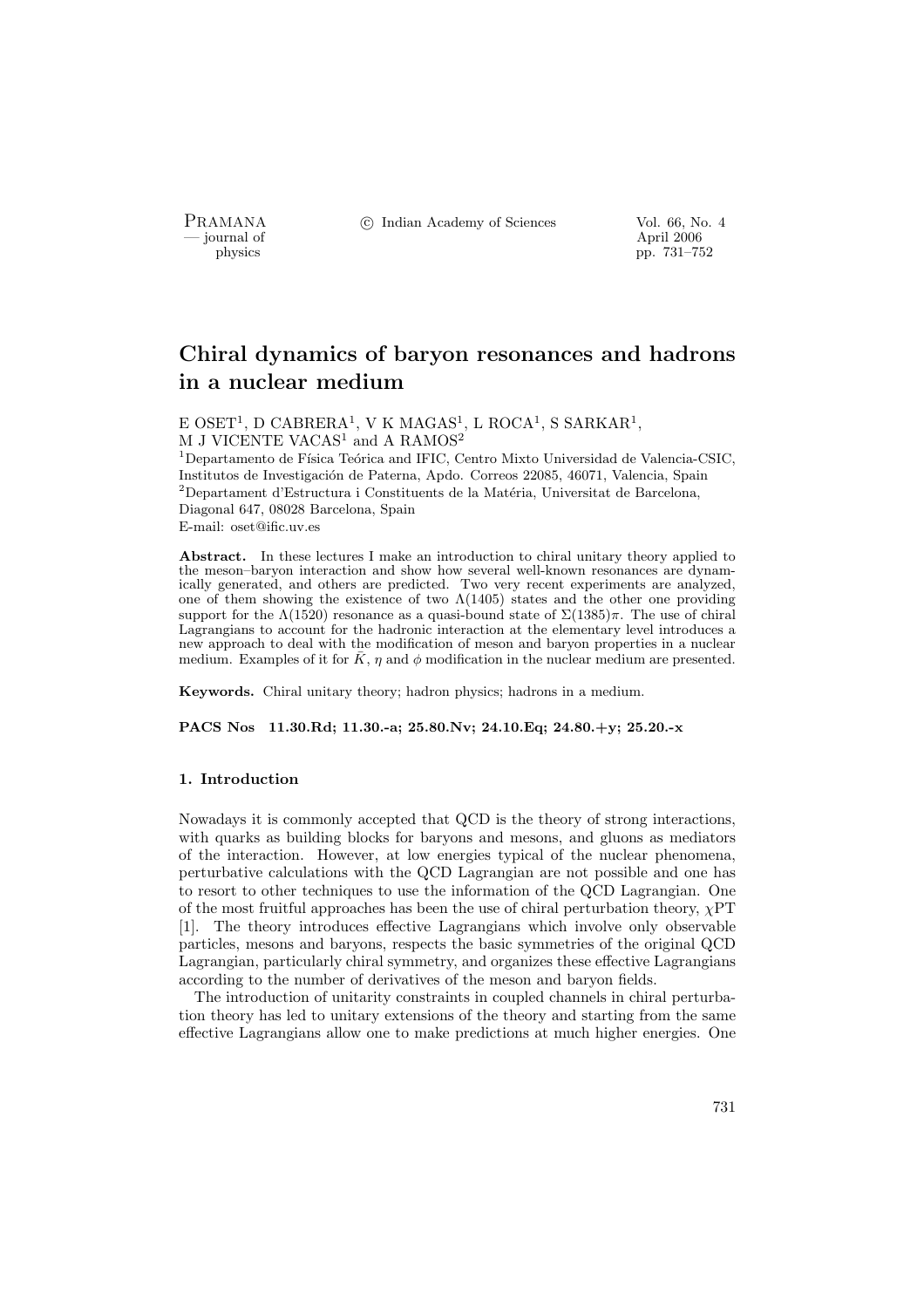of the interesting consequences of these extensions is that they generate dynamically low-lying resonances, both in the mesonic and baryonic sectors. By this we mean that they are generated by the multiple scattering of the meson or baryon components, much the same way as the deuteron is generated by the interaction of the nucleons through the action of a potential, and they are not pre-existent states that remain in the large  $N_c$  limit where the multiple scattering is suppressed.

# 2. Baryon–meson interaction

The interaction of the octet of stable baryons with the octet of pseudoscalar mesons is given to lowest order by the Lagrangian [2,3]

$$
\mathcal{L}_1 = \langle \bar{B}i\gamma^{\mu} \nabla_{\mu} B \rangle - M_B \langle \bar{B}B \rangle + \frac{1}{2} D \langle \bar{B} \gamma^{\mu} \gamma_5 \{ u_{\mu}, B \} \rangle + \frac{1}{2} F \langle \bar{B} \gamma^{\mu} \gamma_5 [u_{\mu}, B] \rangle
$$
\n(1)

$$
\nabla_{\mu}B = \partial_{\mu}B + [\Gamma_{\mu}, B],
$$
  
\n
$$
\Gamma_{\mu} = \frac{1}{2}(u^{+}\partial_{\mu}u + u\partial_{\mu}u^{+}),
$$
  
\n
$$
U = u^{2} = \exp(i\sqrt{2}\Phi/f),
$$
  
\n
$$
u_{\mu} = iu^{+}\partial_{\mu}Uu^{+},
$$
\n(2)

where the symbol  $\langle \ \rangle$  stands for the trace of the matrices and the  $SU(3)$  matrices for the meson and the baryon fields are given by

$$
\Phi = \begin{pmatrix} \frac{1}{\sqrt{2}} \pi^0 + \frac{1}{\sqrt{6}} \eta & \pi^+ & K^+ \\ \pi^- & -\frac{1}{\sqrt{2}} \pi^0 + \frac{1}{\sqrt{6}} \eta & K^0 \\ K^- & \bar{K}^0 & -\frac{2}{\sqrt{6}} \eta \end{pmatrix},
$$
(3)

$$
B = \begin{pmatrix} \frac{1}{\sqrt{2}} \Sigma^0 + \frac{1}{\sqrt{6}} \Lambda & \Sigma^+ & p \\ \Sigma^- & -\frac{1}{\sqrt{2}} \Sigma^0 + \frac{1}{\sqrt{6}} \Lambda & n \\ \Xi^- & \Xi^0 & -\frac{2}{\sqrt{6}} \Lambda \end{pmatrix} .
$$
 (4)

At lowest order in momentum, that we will keep in our study, the interaction Lagrangian comes from the  $\Gamma_{\mu}$  term in the covariant derivative and we find

$$
L_1^{(B)} = \left\langle \bar{B}i\gamma^{\mu}\frac{1}{4f^2}[(\Phi\partial_{\mu}\Phi - \partial_{\mu}\Phi\Phi)B - B(\Phi\partial_{\mu}\Phi - \partial_{\mu}\Phi\Phi)] \right\rangle
$$
 (5)

which leads to a common structure of the type  $\bar{u}\mu^u(k_\mu + k'_\mu)u$  for the different channels, where  $u, \bar{u}$  are the Dirac spinors and  $k, k'$  the momenta of the incoming and outgoing mesons.

We take the  $K^-p$  state and all those that couple to it within the chiral scheme. These states are  $\bar{K}^0 n, \pi^0 \Lambda, \pi^0 \Sigma^0, \pi^+ \Sigma^-, \pi^- \Sigma^+, \eta \Lambda, \eta \Sigma^0, K^+ \Xi^-, K^0 \Xi^0$ . Hence we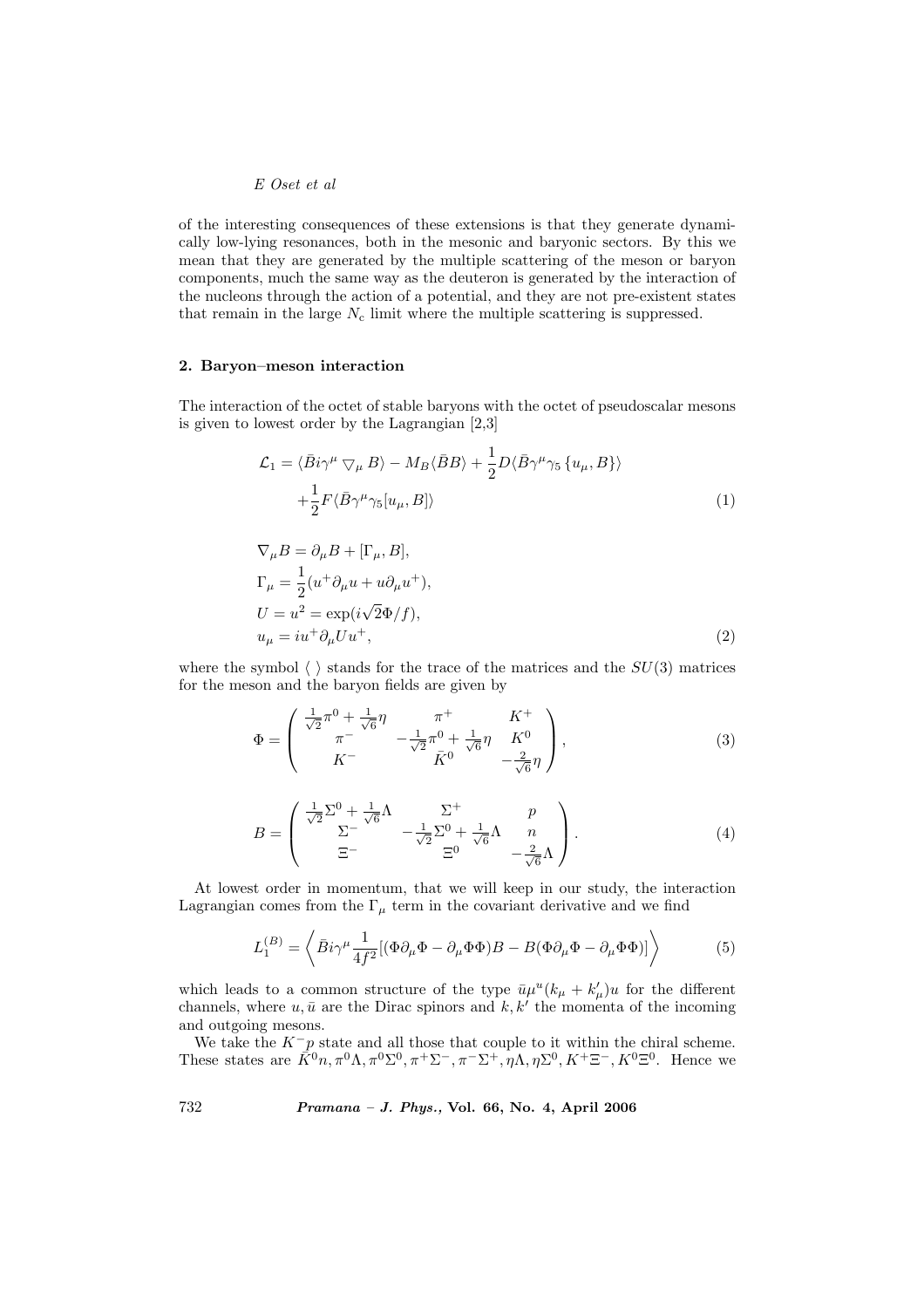have a problem with ten coupled channels. We should notice that, in addition to the six channels considered in [4] one has the two  $\eta$  channels,  $\eta\Lambda$  and  $\eta\Sigma^0$  and the two K channels,  $K^+\Xi^-$  and  $K^0\Xi^0$ . Although these channels are above threshold for  $K^-p$  scattering at low energies, they couple strongly to the  $K^-p$  system and there are important interferences between the real parts of the amplitudes, which make their inclusion in the coupled-channel approach very important.

The lowest-order amplitudes for these channels are easily evaluated from eq. (5) and are given by

$$
V_{ij} = -C_{ij} \frac{1}{4f^2} \bar{u}(p') \gamma^{\mu} u(p) (k_{\mu} + k'_{\mu}), \qquad (6)
$$

where  $p, p'(k, k')$  are the initial and final momenta of the baryons (mesons). Also, for low energies one can safely neglect the spatial components in eq. (6) and only the  $\gamma^0$  component becomes relevant, hence simplifying eq. (6) we get

$$
V_{ij} = -C_{ij} \frac{1}{4f^2} (k^0 + k^{\prime 0})
$$
\n(7)

with  $C_{ij}$  SU(3) coefficients, which are easily derived from the chiral Lagrangians [5].

## 3. Unitarized chiral perturbation theory: N/D or dispersion relation method

One can find a systematic and easily comprehensible derivation of the ideas of the N/D method applied for the first time to the meson–baryon system in [6], which we reproduce below and which closely follows similar developments used before in the meson–meson interaction [7]. One defines the transition T-matrix as  $T_{i,j}$  between the coupled channels which couple to certain quantum numbers. For instance, in the case of  $\bar{K}N$  scattering studied in [6], the channels with zero charge are  $K^-p$ ,  $\overline{K}^{0}n$ ,  $\pi^{0}\Sigma^{0}$ ,  $\pi^{+}\Sigma^{-}$ ,  $\pi^{-}\Sigma^{+}$ ,  $\pi^{0}\Lambda$ ,  $\eta\Lambda$ ,  $\eta\Sigma^{0}$ ,  $K^{+}\Xi^{-}$  and  $K^{0}\Xi^{0}$ . Unitarity in coupled channels is written as

$$
\operatorname{Im} T_{i,j} = T_{i,l} \rho_l T_{l,j}^*,\tag{8}
$$

where  $\rho_i \equiv 2M_1q_i/(8\pi W)$ , with  $q_i$  the modulus of the c.m. three-momentum, and the subscripts i and j refer to the physical channels. This equation is most efficiently written in terms of the inverse amplitude as

$$
\operatorname{Im} T^{-1}(W)_{ij} = -\rho(W)_i \delta_{ij}.
$$
\n
$$
(9)
$$

The unitarity relation in eq.  $(9)$  gives rise to a cut in the T-matrix of partial wave amplitudes, which is usually called the unitarity or right-hand cut. Hence one can write down a dispersion relation for  $T^{-1}(W)$ ,

$$
T^{-1}(W)_{ij} = -\delta_{ij} \left\{ \tilde{a}_i(s_0) + \frac{s - s_0}{\pi} \int_{s_i}^{\infty} ds' \frac{\rho(s')_i}{(s' - s)(s' - s_0)} \right\} + T^{-1}(W)_{ij} , \qquad (10)
$$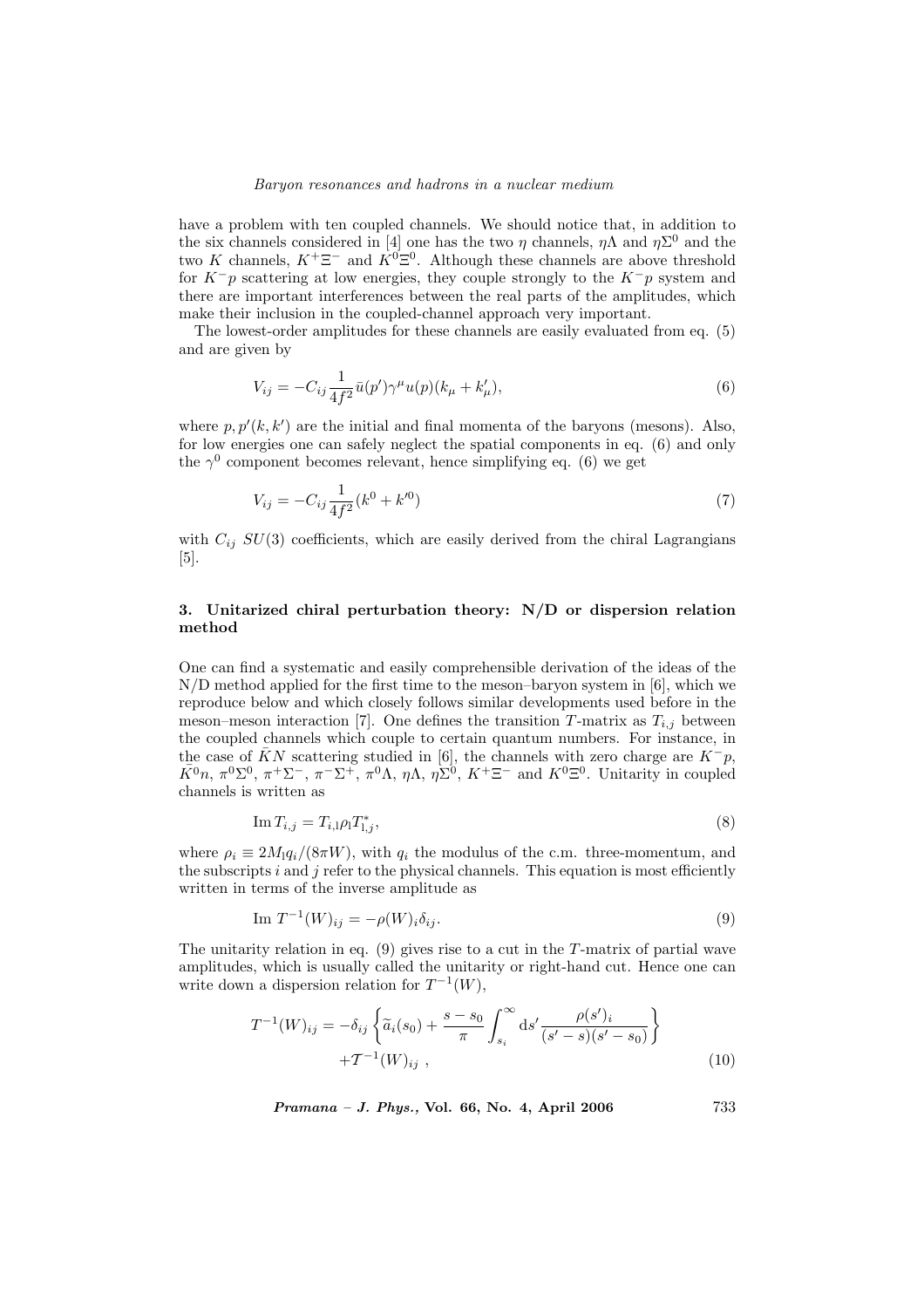where  $s_i$  is the value of s at the threshold of channel i and  $\mathcal{T}^{-1}(W)_{ij}$  indicates other contributions from local and pole terms, as well as crossed channel dynamics but without right-hand cut. These extra terms are taken directly from  $\chi PT$  after requiring the *matching* of the general result to the  $\chi$ PT expressions. Notice also that

$$
g(s)_i = \tilde{a}_i(s_0) + \frac{s - s_0}{\pi} \int_{s_i}^{\infty} ds' \frac{\rho(s')_i}{(s' - s)(s' - s_0)}
$$
(11)

is the familiar scalar loop integral.

One can further simplify the notation by employing a matrix formalism. Introducing the matrices  $g(s) = \text{diag}(g(s)_i)$ , T and T, the latter defined in terms of the matrix elements  $T_{ij}$  and  $T_{ij}$ , the T-matrix can be written as

$$
T(W) = \left[I - T(W) \cdot g(s)\right]^{-1} \cdot T(W) \tag{12}
$$

which can be recast in a more familiar form as

$$
T(W) = T(W) + T(W)g(s)T(W).
$$
\n(13)

Now imagine that one is taking the lowest order chiral amplitude for the kernel  $T$  as done in [6]. Then the former equation is nothing but the Bethe–Salpeter equation with the kernel taken from the lowest-order Lagrangian and factorized on shell, the same approach followed in [5], where different arguments were used to justify the on-shell factorization of the kernel.

The on-shell factorization of the kernel, justified here with the N/D method, renders the set of coupled Bethe–Salpeter integral equations a simple set of algebraic equations.

#### 4. Meson–baryon scattering

The low-energy  $K^-N$  scattering and transition to coupled channels is one of the cases of successful application of chiral dynamics in the baryon sector. We rewrite eq. (7) in the more familiar form

$$
T = V + V \, G \, T \tag{14}
$$

with G the diagonal matrix given by the loop function of a meson and a baryon propagator.

The analytical expression for  $G<sub>l</sub>$  can be obtained from [5] using a cut-off and from [6] using dimensional regularization. One has

$$
G_1 = i \int \frac{d^4q}{(2\pi)^4} \frac{M_1}{E_1(\vec{q})} \frac{1}{\sqrt{s} - q^0 - E_1(\vec{q}) + i\epsilon} \frac{1}{q^2 - m_1^2 + i\epsilon}
$$
(15)

in which  $M_1$  and  $m_1$  are the masses of the baryons and mesons respectively. In the dimensional regularization scheme this is given by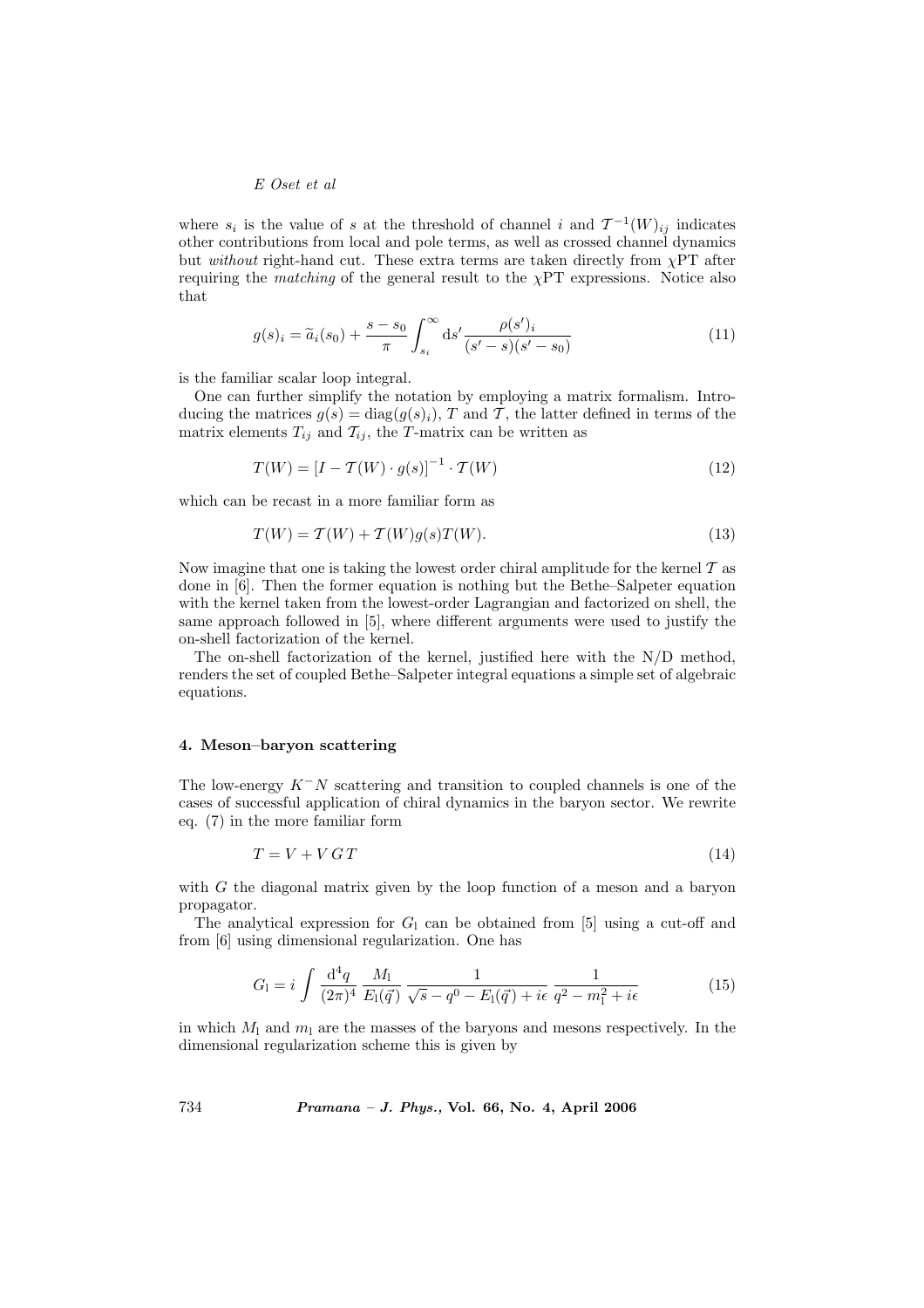$$
G_{1} = i 2M_{1} \int \frac{d^{4}q}{(2\pi)^{4}} \frac{1}{(P-q)^{2} - M_{1}^{2} + i\epsilon} \frac{1}{q^{2} - m_{1}^{2} + i\epsilon}
$$
  
\n
$$
= \frac{2M_{1}}{16\pi^{2}} \Biggl\{ a_{1}(\mu) + \ln \frac{M_{1}^{2}}{\mu^{2}} + \frac{m_{1}^{2} - M_{1}^{2} + s}{2s} \ln \frac{m_{1}^{2}}{M_{1}^{2}} - 2i\pi \frac{q_{1}}{\sqrt{s}}
$$
  
\n
$$
+ \frac{q_{1}}{\sqrt{s}} [\ln(s - (M_{1}^{2} - m_{1}^{2}) + 2q_{1}\sqrt{s})
$$
  
\n
$$
+ \ln(s + (M_{1}^{2} - m_{1}^{2}) + 2q_{1}\sqrt{s})
$$
  
\n
$$
- \ln(s - (M_{1}^{2} - m_{1}^{2}) - 2q_{1}\sqrt{s})
$$
  
\n
$$
- \ln(s + (M_{1}^{2} - m_{1}^{2}) - 2q_{1}\sqrt{s}) \Biggr\},
$$
\n(16)

where  $\mu$  is the scale of dimensional regularization,  $a<sub>l</sub>$  is the subtraction constant and  $q_1$  denotes the three-momentum of the meson or baryon in the centre-of-mass frame.  $q_1$  denotes the three-momentum of the meson or paryon in the centre-of-mass frame.<br>We then look for poles of the transition matrix T in the complex  $\sqrt{s}$  plane. The complex poles,  $z_R$ , appear in unphysical Riemann sheets. We use the loop function of eq. (16) for energies below threshold and replace it above threshold with

$$
G_1^{2nd} = G_1 + 2i \frac{q_1}{\sqrt{s}} \frac{M_1}{4\pi},\tag{17}
$$

where the variables on the right-hand side of the above equation are evaluated in the first (physical) Riemann sheet. It is trivially verified that the same can be achieved by changing the sign of the complex-valued momentum  $q_1$  from positive to negative in the loop function  $G<sub>1</sub>(z)$  of eq. (16) for the channels which are above threshold at an energy equal to  $\text{Re}(z)$ . This we call the second Riemann sheet  $R_2$ .

#### 5. Strangeness  $S = -1$  sector

We take the  $K^-p$  state and all those that couple to it within the chiral scheme mentioned above. Hence we have a problem with ten coupled channels. The coupled sets of Bethe–Salpeter equations were solved in [5] using a cut-off momentum of 630 MeV in all channels. Changes in the cut-off can be accommodated in terms of changes in  $\mu$ , the regularization scale in the dimensional regularization formula for  $G_l$ , or in the subtraction constant  $a_l$ . In order to obtain the same results as in [5] at low energies, we set  $\mu$  equal to the cut-off momentum of 630 MeV (in all channels) and then find the values of the subtraction constants  $a_1$  such as to have  $G_1$  with the same value with the dimensional regularization formula and the cut-off formula at the  $\bar{K}N$  threshold. For the purpose of this talk, let us recall that in [5] we obtain the  $\Lambda(1405)$  resonance from the  $\pi\Sigma$  spectrum and also evaluate the cross-sections for  $Kp$  to different channels, some of which are shown in figure 1.

#### 6. Strangeness  $S = 0$  sector

The strangeness  $S = 0$  channel was also investigated using the Lippmann–Schwinger equation and coupled channels in [8]. The  $N^*(1535)$  resonance was also generated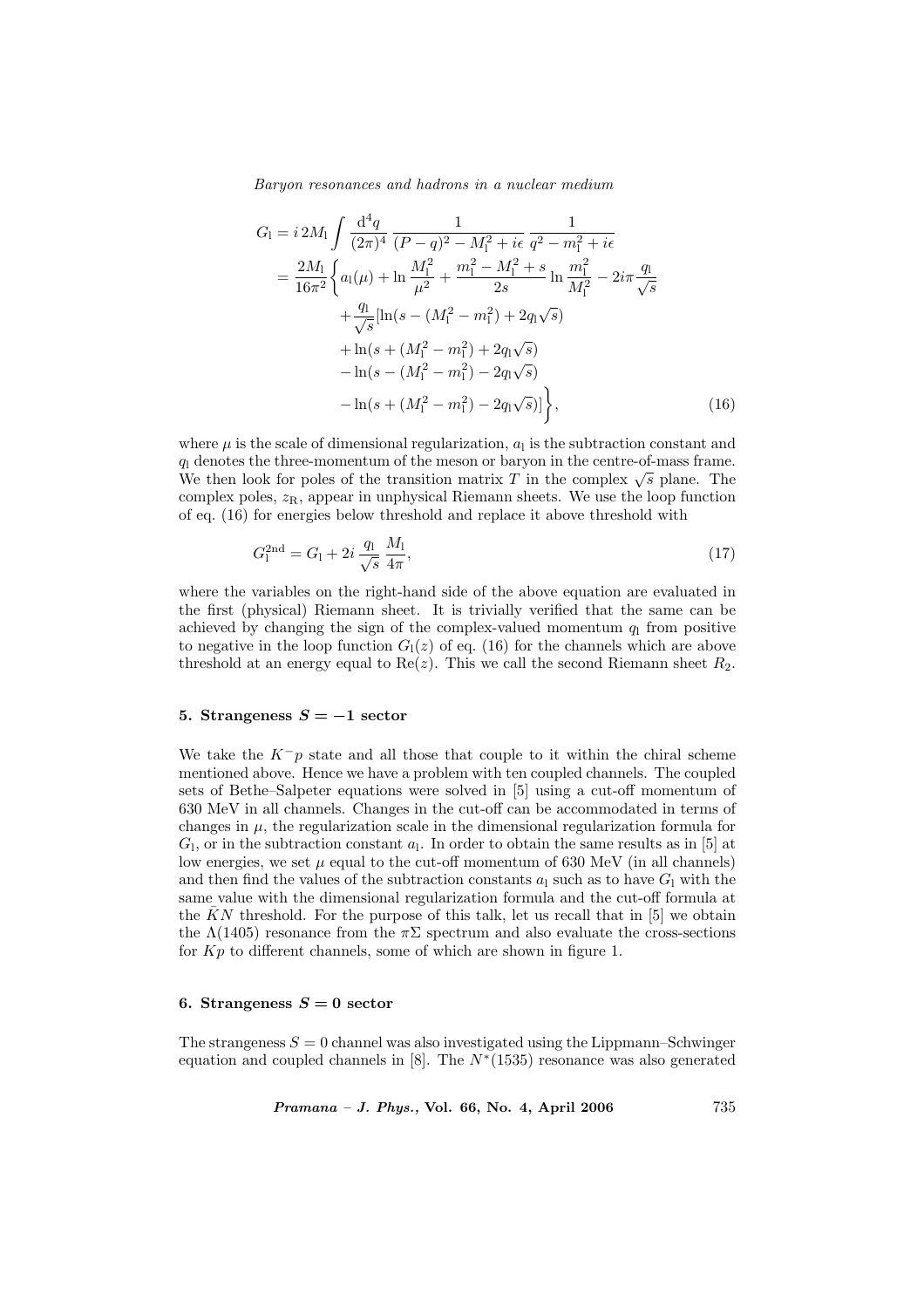

Figure 1.  $K^-p$  scattering cross-sections as functions of the  $K^-$  momentum in the lab frame: with the full basis of physical states (solid line), omitting the  $\eta$  channels (long-dashed line) and with the isospin-basis (short-dashed line). Taken from ref. [5].

dynamically within this approach. Subsequently work was done in this sector in [9] and [10] where the  $N^*(1535)$  resonance was also generated. In [11], work along these lines was continued and improved by introducing the  $\pi N \to \pi NN$  channels, which proved essential in reproducing the isospin  $3/2$  part of the  $\pi N$  amplitude, including the reproduction of the  $\Delta(1620)$  resonance.

For total zero charge one has six channels in this case:  $\pi^- p$ ,  $\pi^0 n$ ,  $\eta n$ ,  $K^+ \Sigma^-$ ,  $K^0\Sigma^0$ , and  $K^0\Lambda$ .

Details of the issues discussed in this paper can be seen in [12].

## 7. Poles of the T -matrix

The study of ref. [13] showed the presence of poles in eq. (12) around the  $\Lambda(1405)$ and the  $\Lambda(1670)$  for isospin  $I = 0$  and around the  $\Sigma(1620)$  in  $I = 1$ . The same approach in  $S = -2$  leads to the resonance  $\Xi(1620)$  [14] and in  $S = 0$  to the  $N^*(1535)$  [8,11]. One is thus tempted to consider the appearance of a singlet and an octet of meson–baryon resonances. Nevertheless, the situation is more complicated because indeed in the  $SU(3)$  limit there are two octets and not just one, as we discuss below. The presence of these multiplets was already discussed in ref. [6] after obtaining a pole with  $S = -1$  in the  $I = 1$  channel, with mass around 1430 MeV, and two poles with  $I = 0$ , of masses around that of the  $\Lambda(1405)$ .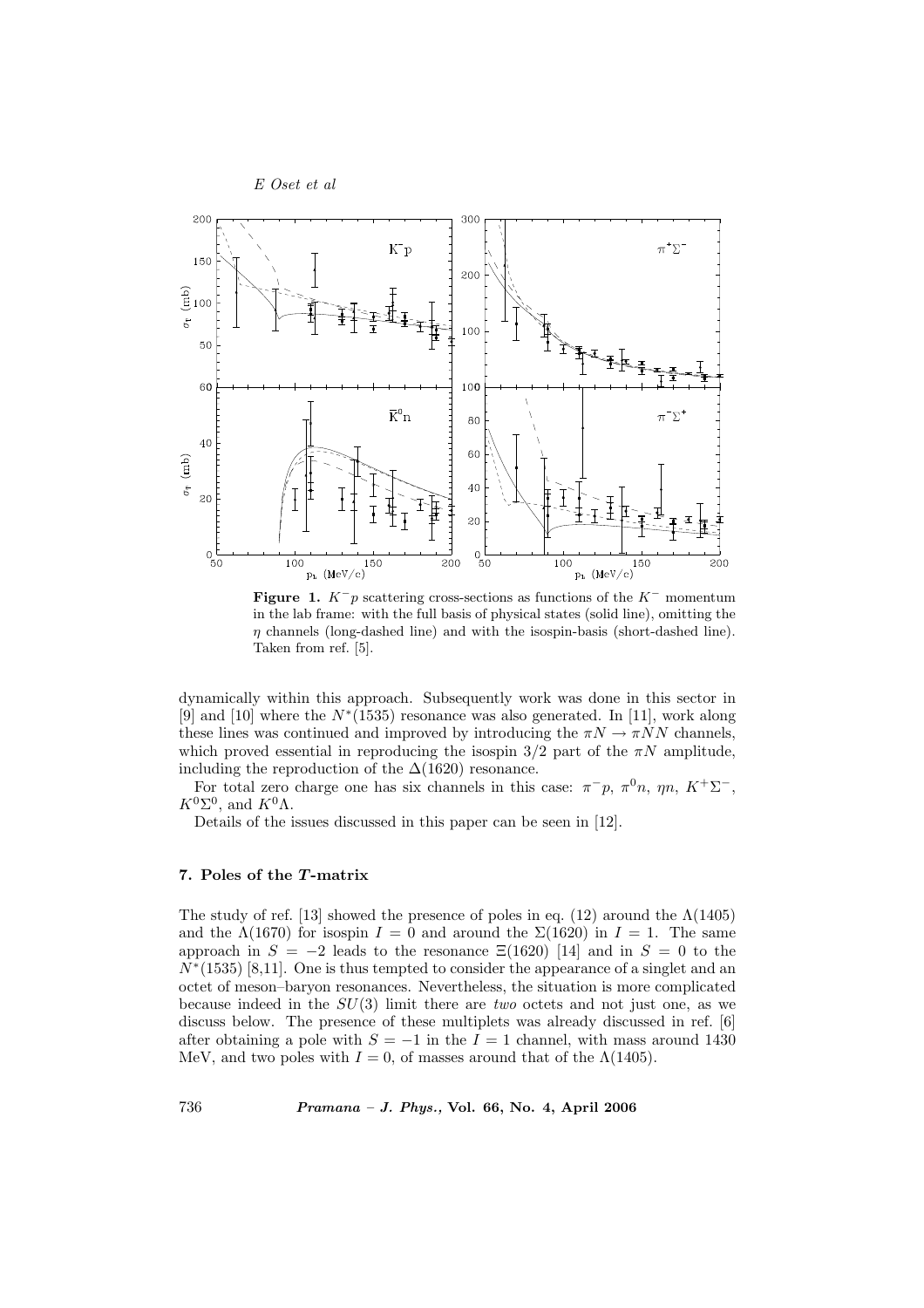The appearance of a multiplet of dynamically generated mesons and baryons seems most natural once a state of the multiplet appears. Indeed, one must recall that the chiral Lagrangians are obtained from the combination of the octet of pseudoscalar mesons (the pions and partners) and the octet of stable baryons (the nucleons and partners). The  $SU(3)$  decomposition of the combination of two octets tells us that

$$
8 \otimes 8 = 1 \oplus 8_s \oplus 8_a \oplus 10 \oplus \overline{10} \oplus 27. \tag{18}
$$

Thus, should we have a  $SU(3)$  symmetric Lagrangian, one can expect e.g. one singlet and two octets of resonances, the symmetric and antisymmetric ones.

The lowest order of the meson–baryon chiral Lagrangian is exactly  $SU(3)$  invariant if all the masses of the mesons, or equivalently the quark masses, are set equal. In ref. [13] the baryon masses take their physical values, although strictly speaking at the leading order in the chiral expansion they should be equal to  $M_0$ . For eq. (7) being  $SU(3)$  symmetric, all the baryon masses  $M_i$  must be set equal as well. When all the meson and baryon masses are equal, and these common masses are employed in evaluating the  $G_1$  functions, together with equal subtraction constants  $a_1$ , the T-matrix obtained from eq.  $(12)$  is also  $SU(3)$  symmetric.

If we do such an  $SU(3)$  symmetry approximation and look for poles of the scattering matrix, we find poles corresponding to the octets and singlet. The surprising result is that the two octet poles are degenerate as a consequence of the dynamics contained in the chiral Lagrangians. Indeed, if we evaluate the matrix elements of the transition potential V in a basis of  $SU(3)$  states, we obtain something proportional to  $V_{\alpha\beta} = \text{diag}(6, 3, 3, 0, 0, -2)$  taking the following order for the irreducible representations: 1,  $8_s$ ,  $8_a$ , 10,  $\overline{10}$  and 27, with positive sign meaning attraction.

Hence we observe that the states belonging to different irreducible representations do not mix and the two octets appear degenerate. The coefficients in  $V_{\alpha\beta}$  clearly illustrate why there are no bound states in the 10,  $\overline{10}$  and 27 representations.

In practice, the same chiral Lagrangians allow for  $SU(3)$  breaking. In the case of refs [5,13] the breaking appears because both in the  $V_{ij}$  transition potentials as in the  $G_1$  loop functions one uses the physical masses of the particles as well as different subtraction constants in  $G_l$ , corresponding to the use of a unique cut-off in all the channels. In ref. [6] the physical masses are also used in the  $G_1$  functions, although these functions are evaluated with a unique subtraction constant as corresponds to the  $SU(3)$  limit. In both approaches, physical masses are used to evaluate the  $G<sub>1</sub>$ loop functions so that unitarity is fulfilled exactly and the physical thresholds for all channels are respected.

By following the approach of ref. [13] and using the physical masses of the baryons and the mesons, the position of the poles change and the two octets split apart in four branches, two for  $I = 0$  and two for  $I = 1$ , as one can see in [15], which we reproduce in figure 2. In the figure we show the trajectories of the poles as a function of the parameter x that breaks the  $SU(3)$  symmetry gradually up to the physical values. The dependence of masses and subtraction constants on the parameter  $x$  is given by

$$
M_i(x) = M_0 + x(M_i - M_0),
$$
  
\n
$$
m_i^2(x) = m_0^2 + x(m_i^2 - m_0^2),
$$
  
\n
$$
a_i(x) = a_0 + x(a_i - a_0),
$$
\n(19)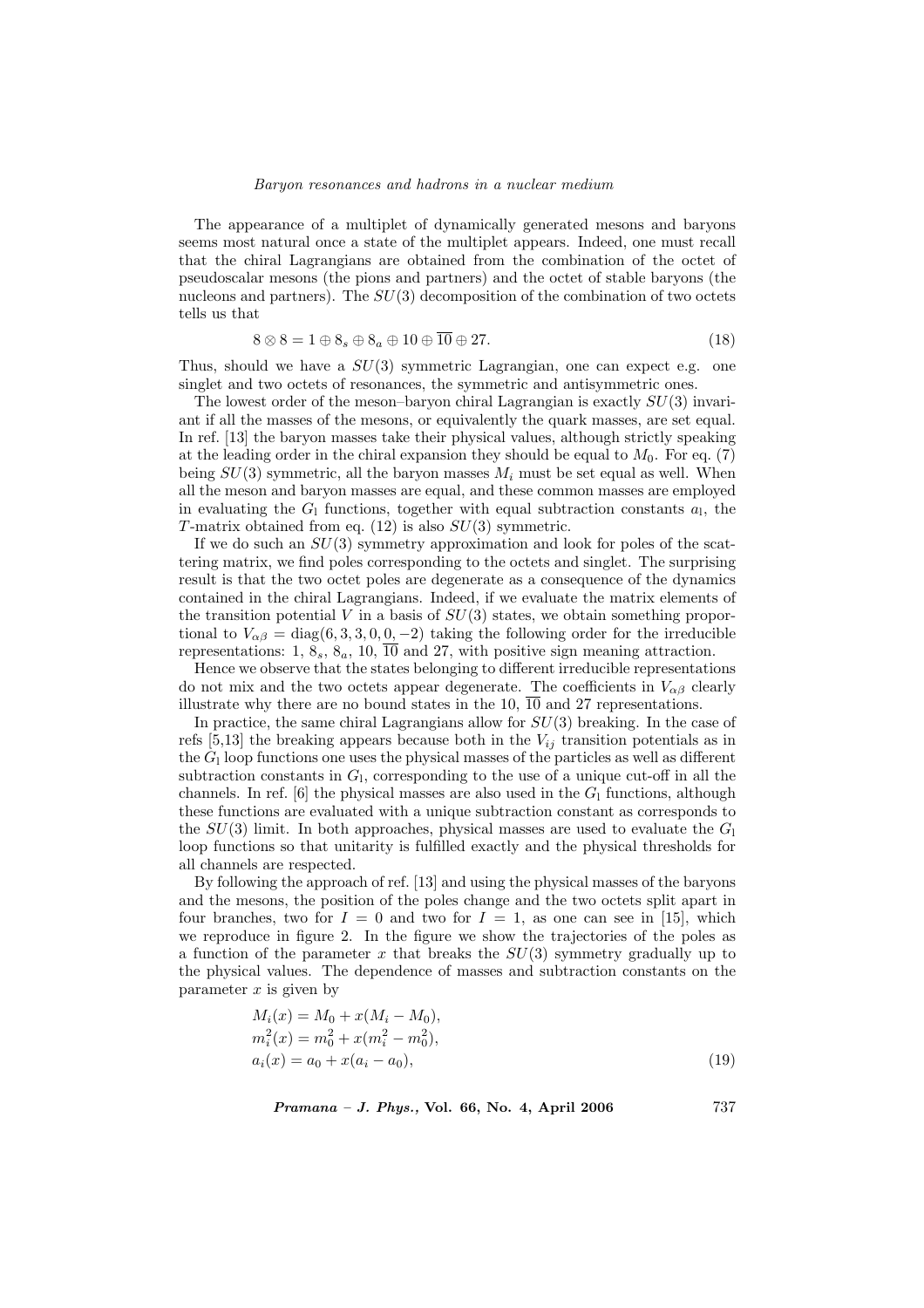where  $0 \leq x \leq 1$ . In the calculation of figure 2, the values  $M_0 = 1151$  MeV,  $m_0 = 368$  MeV and  $a_0 = -2.148$  are used.

The complex poles,  $z_R$ , appear in unphysical sheets. In the present search we follow the strategy of changing the sign of the momentum  $q_1$  in the  $G_1(z)$  loop function for the channels which are open at an energy equal to  $Re(z)$ .

The splitting of the two  $I = 0$  octet states is very interesting. One moves to higher energies to merge with the  $\Lambda(1670)$  resonance and the other one moves to lower energies to create a pole, quite well identified below the  $\bar{K}N$  threshold, with a narrow width. On the other hand, the singlet also evolves to produce a pole at low energies with quite a large width.

We note that the singlet and the  $I = 0$  octet states appear very close and what experiments actually see is a combination of the effect of these two resonances.

Similarly, as for the  $I = 0$  octet states, we can see that one branch of the  $I = 1$  states moves to higher energies while another moves to lower energies. The branch moving to higher energies finishes at what would correspond to the  $\Sigma(1620)$ resonance when the physical masses are reached. The branch moving to lower energies fades away after a while when getting close to the  $\bar{K}N$  threshold.

The model of ref. [6] reproduces qualitatively the same results, but the  $I = 1$  pole also stays for  $x = 1$ . Nevertheless, in both approaches there is an  $I = 1$  amplitude with an enhanced strength around the  $\bar{K}N$  threshold. This amplitude has nonnegligible consequences for reactions producing  $\pi\Sigma$  pairs in that region. This has been illustrated, for instance, in ref. [16], where the photoproduction of the  $\Lambda(1405)$ via the reaction  $\gamma p \to K^+ \Lambda (1405)$  was studied. It was shown that the different sign in the  $I = 1$  component of the  $|\pi^+ \Sigma^- \rangle$ ,  $|\pi^- \Sigma^+ \rangle$  states leads, through interference between the  $I = 1$  and the dominant  $I = 0$  amplitudes, to different cross-sections



Figure 2. Trajectories of the poles in the scattering amplitudes obtained by changing the  $SU(3)$  breaking parameter x gradually. At the  $SU(3)$  symmetric limit  $(x = 0)$ , only two poles appear, one is for the singlet and the other for the octet. The symbols correspond to the step size  $\delta x = 0.1$ . The results are from [15].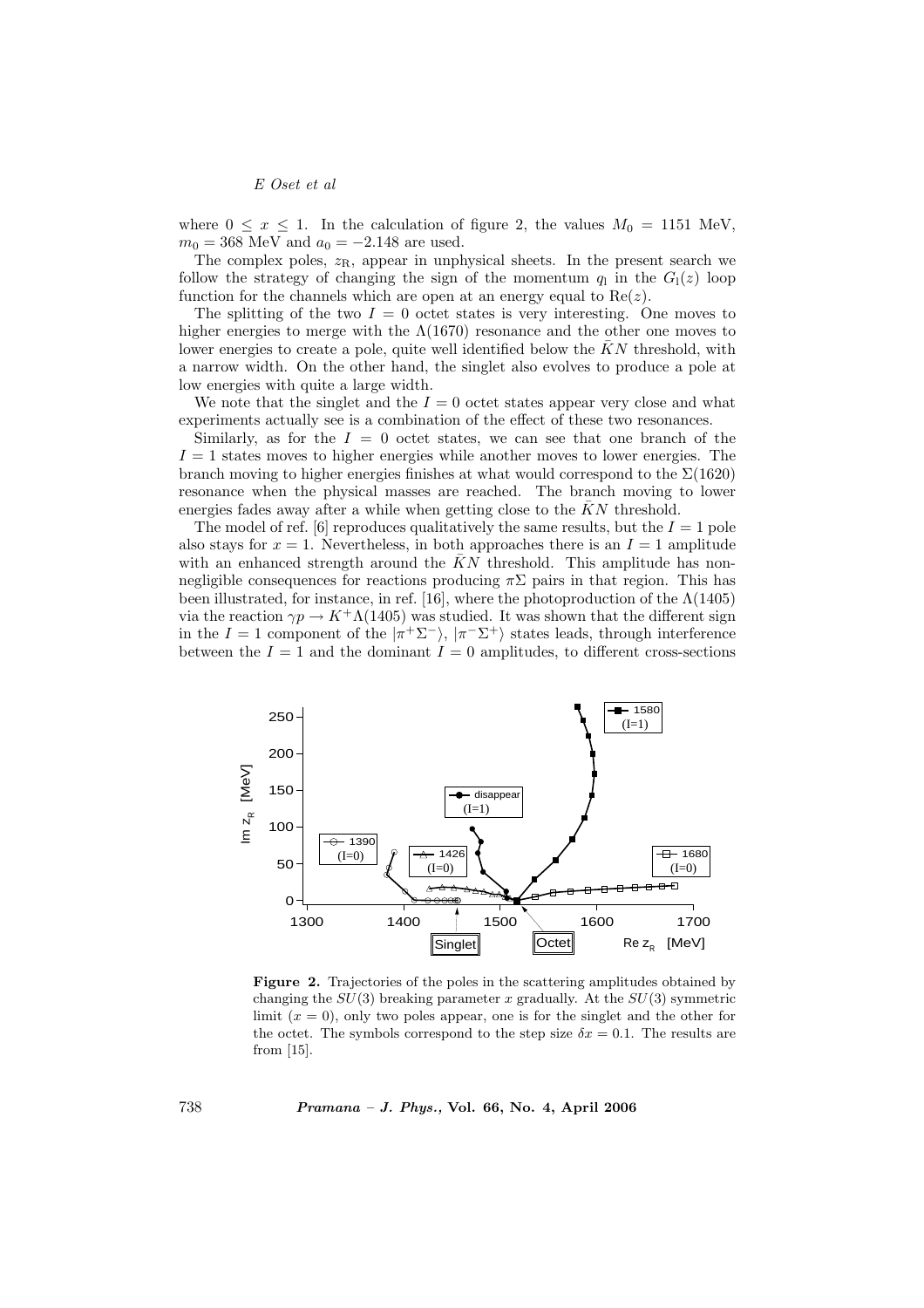| $z_{\rm R}$<br>$(I = 0)$                              | $1390 + 66i$                                                        |                            | $1426 + 16i$                                                        |                           | $1680 + 20i$                                                          |                            |
|-------------------------------------------------------|---------------------------------------------------------------------|----------------------------|---------------------------------------------------------------------|---------------------------|-----------------------------------------------------------------------|----------------------------|
|                                                       | $g_i$                                                               | $ g_i $                    | $g_i$                                                               | $ g_i $                   | $g_i$                                                                 | $ g_i $                    |
| $\pi\Sigma$<br>$\bar{K}N$<br>$\eta\Lambda$<br>$K \Xi$ | $-2.5 - 1.5i$<br>$1.2 + 1.7i$<br>$0.010 + 0.77i$<br>$-0.45 - 0.41i$ | 2.9<br>2.1<br>0.77<br>0.61 | $0.42 - 1.4i$<br>$-2.5 + 0.94i$<br>$-1.4 + 0.21i$<br>$0.11 - 0.33i$ | 1.5<br>2.7<br>1.4<br>0.35 | $-0.003 - 0.27i$<br>$0.30 + 0.71i$<br>$-1.1 - 0.12i$<br>$3.4 + 0.14i$ | 0.27<br>0.77<br>1.1<br>3.5 |

**Table 1.** Pole positions and couplings to  $I = 0$  physical states from the model of ref. [13].

in the various charge channels, a fact that has been confirmed experimentally very recently [17].

Once the pole positions are found, one can also determine the couplings of these resonances to the physical states by studying the amplitudes close to the pole and identifying them with

$$
T_{ij} = \frac{g_i g_j}{z - z_{\rm R}}.\tag{20}
$$

The couplings  $g_i$  are in general complex-valued numbers. In table 1, we summarize the pole positions and the complex couplings  $q_i$  obtained from the model of ref. [13] for isospin  $I = 0$ . The results with the model of [6] are qualitatively similar.

We observe that the second resonance with  $I = 0$  couples strongly to the  $\bar{K}N$ channel, while the first resonance couples more strongly to  $\pi\Sigma$ .

#### 8. Influence of the poles on the physical observables

In a given reaction the  $\Lambda(1405)$  resonance is always seen in  $\pi\Sigma$  mass distribution. However, the  $\Lambda(1405)$  can be produced through any of the channels in table 1. Hence, it is clear that, should there be a reaction which forces this initial channel to be  $\bar{K}N$ , then this would give more weight to the second resonance,  $R_2$ , and hence produce a distribution with a shape corresponding to an effective resonance narrower than the nominal one and at higher energy. Such a case indeed occurs in the reaction  $K^-p \to \Lambda(1405)\gamma$  studied theoretically in ref. [18]. It was shown that since the  $K^-p$  system has a larger energy than the resonance, one has to lose energy emitting a photon prior to the creation of the resonance and this is effectively done by the Bremsstrahlung from the original  $K^-$  or the proton. Hence the resonance is initiated from the  $K^-p$  channel. This is also the case in the reaction  $\gamma p \to K^* \Lambda(1405)$  which also has the  $\Lambda(1405)$  initiated by  $\bar{K}N$  through the vertex  $\gamma \to K^*K$  [19]. In the next section, we report a recent experiment and its theoretical analysis that gives strong support to the idea of the two  $\Lambda(1405)$ states.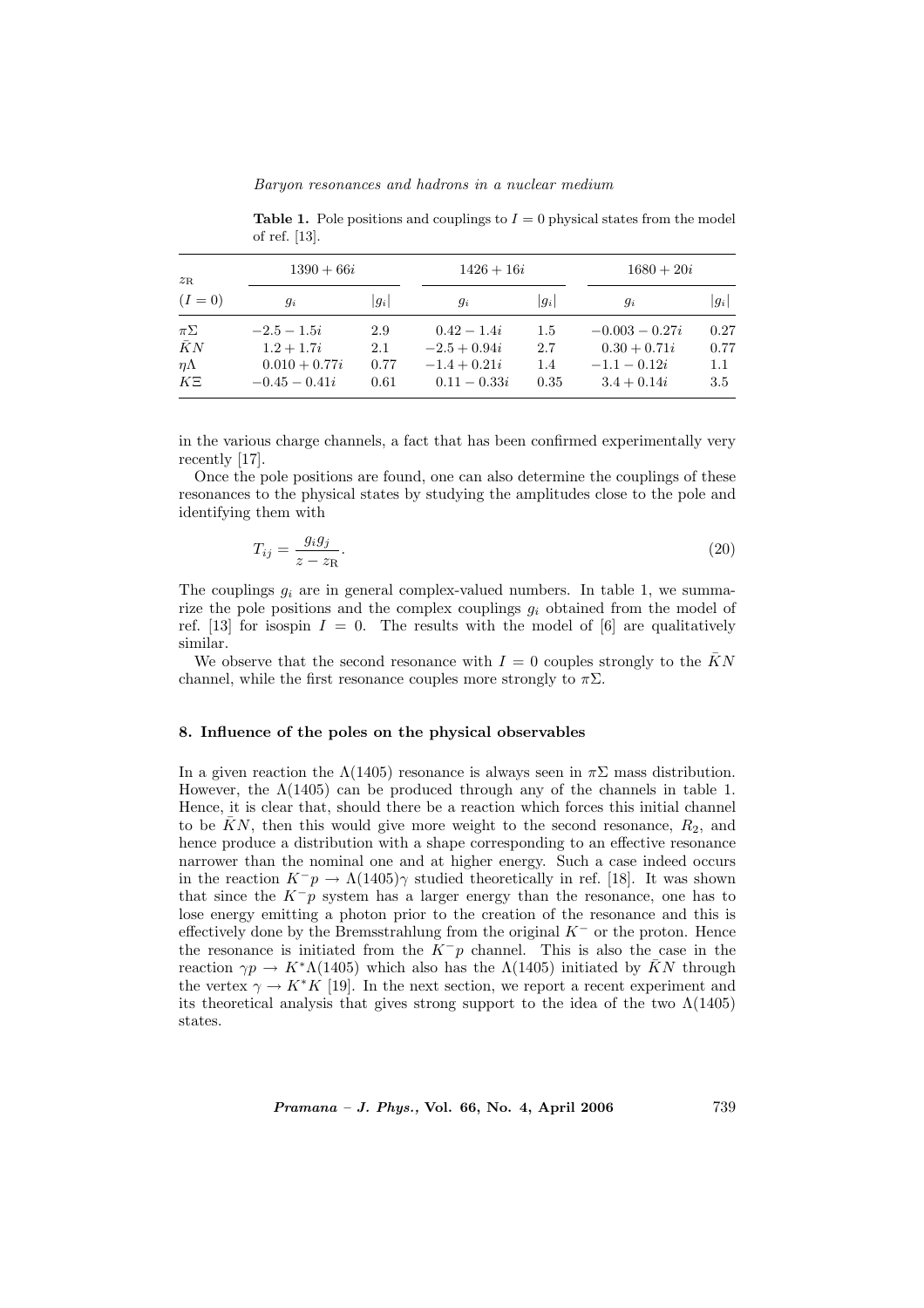#### 9. Evidence for the two-pole structure of the  $\Lambda(1405)$  resonance

The recently measured reaction  $K^-p \to \pi^0 \pi^0 \Sigma^0$  [20] allows us to test the two-pole nature of the  $\Lambda(1405)$ . This process shows a strong similarity with the reaction  $K^-p \to \gamma\Lambda(1405)$ , where the photon is replaced by a  $\pi^0$ .

Our model for the reaction  $K^-p \to \pi^0\pi^0\Sigma^0$  in the energy region of  $p_{K^-} = 514-$ 750 MeV/c, as in the experiment [20], considers those mechanisms in which a  $\pi^0$ loses the necessary energy to allow the remaining  $\pi^0\Sigma^0$  pair to be on top of the  $\Lambda(1405)$  resonance. The first of such mechanisms is given in figure 3. In addition, analogy with the  $\pi^- p \to K^0 \pi \Sigma$  reaction, where  $\pi \Sigma$  is also produced in the  $\Lambda(1405)$ region, demands that one also considers the mechanisms with a meson pole, involving the meson–meson amplitudes, as done in [21]. These mechanisms, together with the one in figure 3, are considered in the work of [22], which we summarize here, where the meson pole term was found to give a very small contribution.

Our calculations show that the process is largely dominated by the nucleon pole term shown in figure 3. As a consequence, the  $\Lambda(1405)$  thus obtained comes mainly from the  $K^-p \to \pi^0\Sigma^0$  amplitude which, as mentioned above, gives the largest possible weight to the second (narrower) state.

In figure 4 our results for the invariant mass distribution for three different energies of the incoming  $K^-$  are compared to the experimental data. Symmetrization of the amplitudes produces a sizeable amount of background. At a kaon laboratory momentum of  $p_K = 581$  MeV/c, this background distorts the  $\Lambda(1405)$  shape producing a cross-section in the lower part of  $M_I$ , while at  $p_K = 714$  MeV/c, the strength of this background is shifted toward the higher  $M_I$  region. An ideal situation is found for momenta around 687 MeV/c, where the background sits below the  $\Lambda(1405)$  peak distorting its shape minimally. The peak of the resonance shows up at  $M_I^2 = 2.02 \text{ GeV}^2$  which corresponds to  $M_I = 1420 \text{ MeV}$ , larger than the nominal  $\Lambda(1405)$ , and in agreement with the predictions of ref. [15] for the location of the peak when the process is dominated by the  $t_{\bar{K}N \to \pi\Sigma}$  amplitude. The apparent width from experiment is about 40–45 MeV, but a precise determination would be required to remove the background mostly coming from the 'wrong'  $\pi^0\Sigma^0$  couples due to the indistinguishability of the two pions. A theoretical analysis permits extracting the pure resonant part by not symmetrizing the amplitude, and this is done in [22], where it is found that the width of the resonant part is  $\Gamma = 38$  MeV, which is smaller than the nominal  $\Lambda(1405)$  width of  $50 \pm 2$  MeV [23], obtained from the average of several experiments, and much narrower than the apparent width of about 60 MeV that one sees in the  $\pi^-p \to K^0\pi\Sigma$  experiment [24], which also produces a distribution peaked at 1395 MeV. In order to illustrate the difference



**Figure 3.** Nucleon pole term for the  $K^-p \to \pi^0 \pi^0 \Sigma$  reaction.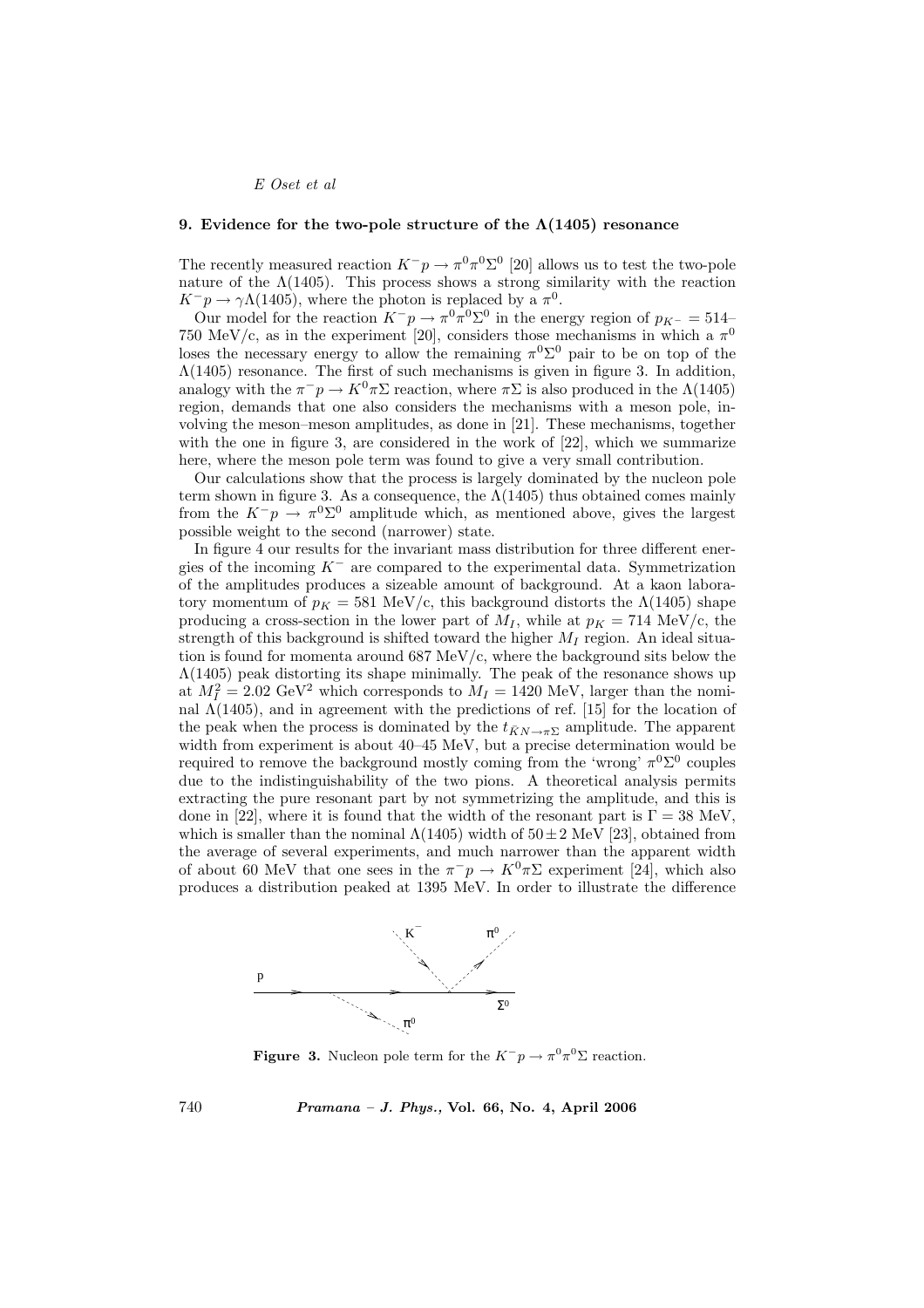

**Figure** 4. The  $\pi^{0}\Sigma^{0}$  invariant mass distribution for three different initial kaon momenta.



**Figure 5.** Two experimental shapes of  $\Lambda(1405)$  resonance. See text for more details.

between the  $\Lambda(1405)$  resonance seen in this latter reaction and in the present one, the two experimental distributions are compared in figure 5. We recall that the shape of the  $\Lambda(1405)$  in the  $\pi^-p \to K^0\pi\Sigma$  reaction was shown in ref. [21] to be largely built from the  $\pi\Sigma \to \pi\Sigma$  amplitude, which is dominated by the wider, lower energy state.

The invariant mass distributions shown here are not normalized, as in experiment. But we can also compare our absolute values of the total cross-sections with those in ref. [20]. As shown in figure 6, our results are in excellent agreement with the data, in particular, for the three kaon momentum values whose corresponding invariant mass distributions have been displayed in figure 4.

In summary, we have shown, by means of a realistic model, that the  $K^-p \rightarrow$  $\pi^{0}\pi^{0}\Sigma^{0}$  reaction is particularly suited to study the features of the second pole of the  $\Lambda(1405)$  resonance, since it is largely dominated by a mechanism in which a  $\pi^0$ is emitted prior to the  $K^-p \to \pi^0\Sigma^0$  amplitude, which is the one giving the largest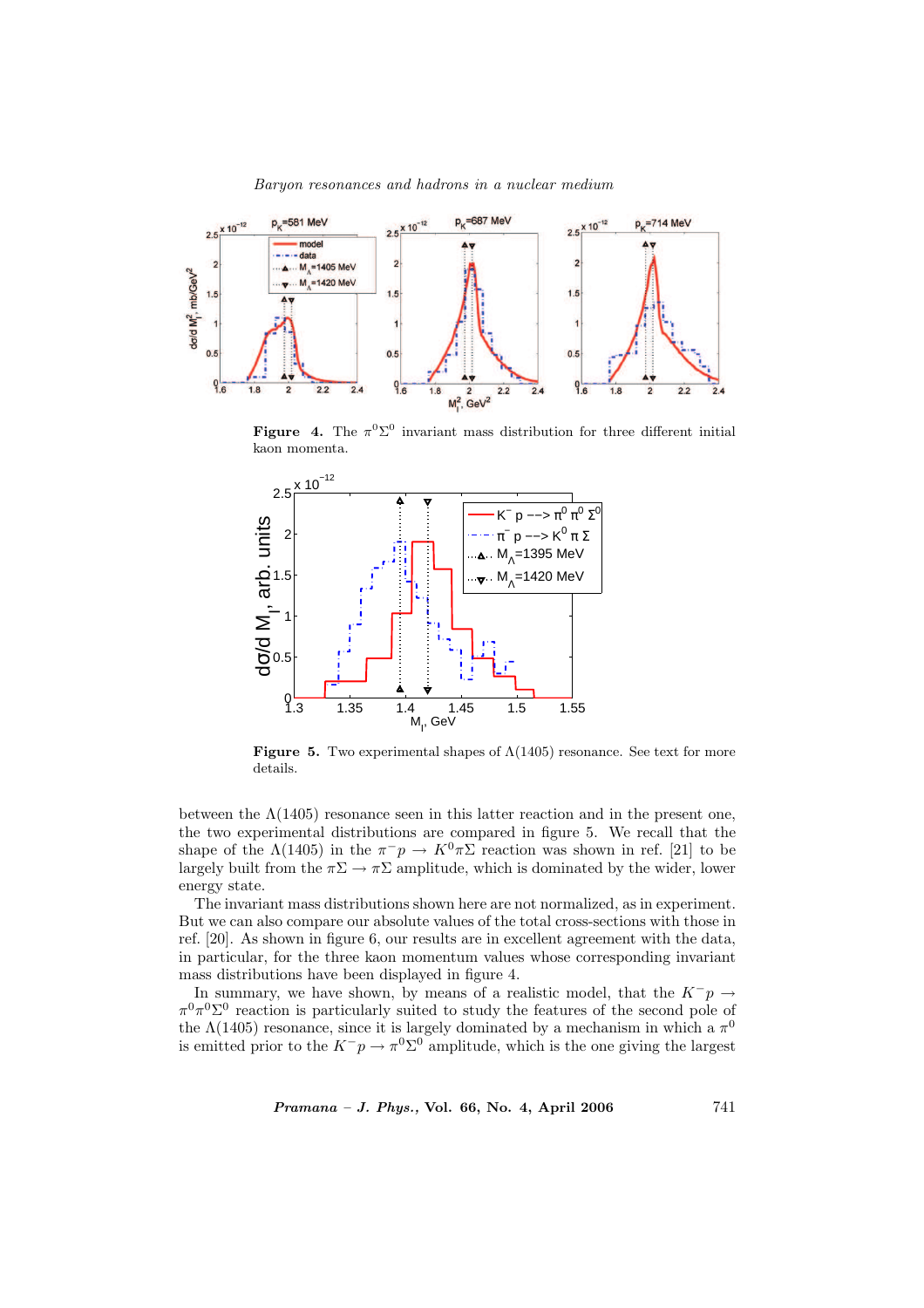

**Figure 6.** Total cross-section for the reaction  $K^-p \to \pi^0 \pi^0 \Sigma^0$ . Experimental data are taken from ref. [20].

weight to the second narrower state at higher energy. Our model has proved to be accurate in reproducing both the invariant mass distributions and integrated cross-sections seen in a recent experiment [20]. The study of the present reaction, complemental to the one in ref. [21] for the  $\pi^-p \to K^0\pi\Sigma$  reaction, has shown that the different shapes of the  $\Lambda(1405)$  resonance seen in these experiments can be interpreted in favour of the existence of two poles with the corresponding states having the characteristics predicted by the chiral theoretical calculations. Besides demonstrating once more the great predictive power of the chiral unitary theories, this combined study of the two reactions gives the first clear evidence of the two-pole nature of the  $\Lambda(1405)$ .

#### 10. The interaction of the decuplet of baryons with the octet of mesons

Given the success of the chiral unitary approach in generating dynamically lowenergy resonances from the interaction of the octets of stable baryons and the pseudoscalar meson, in [25], the interaction of the decuplet of  $3/2^+$  with the octet of pseudoscalar mesons was studied and shown to lead to many states which were associated to experimentally well-established  $3/2^-$  resonances.

The lowest-order chiral Lagrangian for the interaction of the baryon decuplet with the octet of pseudoscalar mesons is given by [26]

$$
L = -(i\bar{T}^{\mu}D_{\nu}\gamma^{\nu}T_{\mu} - m_{T}\bar{T}^{\mu}T_{\mu}), \qquad (21)
$$

where  $T^{\mu}_{abc}$  is the spin decuplet field and  $D^{\nu}$  the covariant derivative given in [26]. The identification of the physical decuplet states with  $T_{abc}^{\mu}$  can be seen in [27], where a detailed study of this interaction and the resonances generated can be seen. The study is done along the lines of the former sections, looking for poles in the second Riemann sheet of the complex plane, the coupling of the resonances to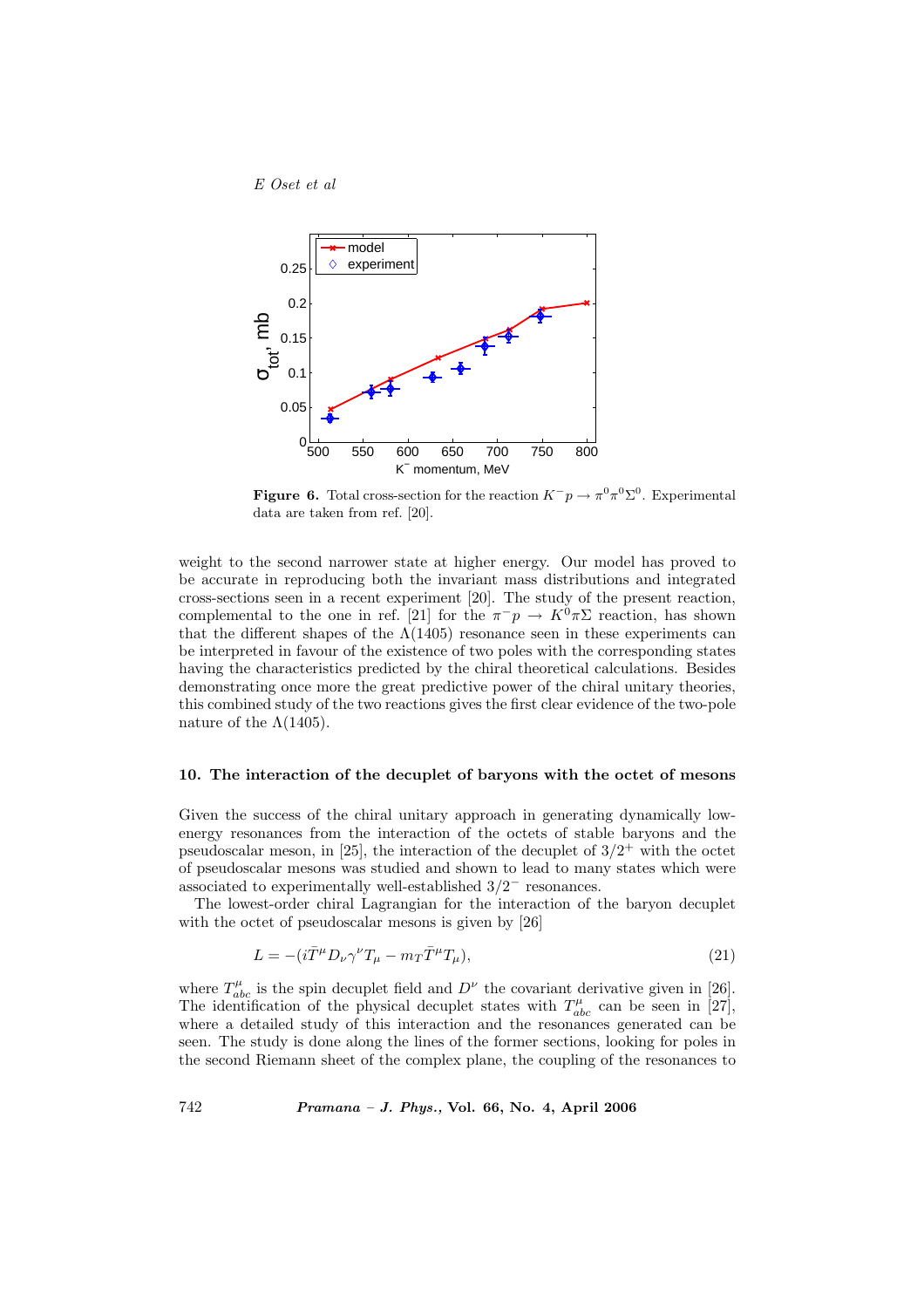the different channels and the stability of the results with respect to variations of the input parameter, which in our case is just the subtraction constant, a. This allows the association of the resonances found to existing states of the particle data book, and the prediction of new ones. Details of the results obtained can be seen in figure 7.



Figure 7. Resonances obtained from the interaction of the octet of mesons with the decuplet of baryons.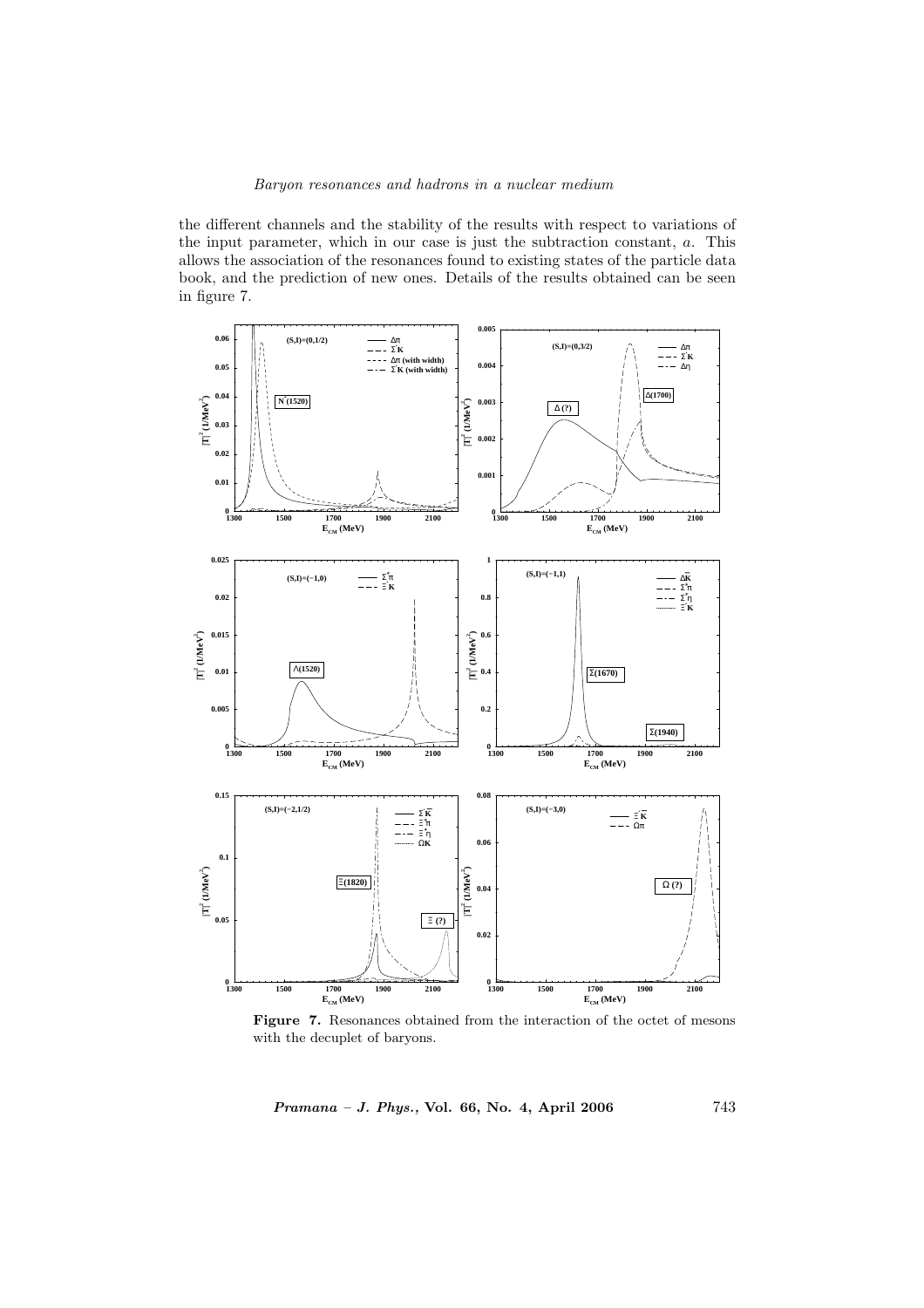Another interesting result is the generation of an exotic state of  $S = 1$  and  $I = 1$  which is generated by the interaction of the  $\Delta K$  channels and stands as a  $\Delta K$  resonance. The pole appears in a Riemann sheet below threshold when the sign of the momentum is also changed, but it leads to a  $\Delta K$  amplitude which accumulates strength close to threshold and produces a broad peak in the crosssection in contrast to the  $I = 2$  cross-section which is much smaller and very smooth. However, the situation is not completely clear since as shown in [28], the results are very sensitive to changes in the input and the mere change of  $\hat{f}$  to  $f_K$ makes the pole disappear. It is not clear what would happen if higher-order terms of the interaction were taken into account, and for the moment it remains as an interesting observation.

## 11. Chiral coupled channel dynamics of the  $\Lambda(1520)$  and the  $K^-p \rightarrow$  $\pi^0\pi^0\Lambda$  reaction

In [29], a refinement of the approach discussed above has been done including the KN and  $\pi\Sigma$  decay channels of the  $\Lambda(1520)$  and fine-tuning the subtraction constant in the  $g$  function, such that a good agreement with the position and width of the  $\Lambda(1520)$  is attained. With this new information one can study the reaction  $K^-p \to \pi^0\pi^0\Lambda$  by using the mechanisms of figure 8 which provides the dominant contribution to the reaction at energies close to the  $\Lambda(1520)$ . At higher energies of the experiment of [30] one finds that the mechanisms depicted in figure 9 provide a contribution that helps bring the theory and experiment in good agreement as can be seen in figure 10. One can see in the figure that up to 575 MeV/c of momentum of the K<sup>-</sup>, the mechanism based on the strong coupling of the  $\Lambda(1520)$  to the  $\pi\Sigma(1385)$  channel is largely dominant and provides the right strength of the crosssection. Obviously, it would be most interesting to investigate the region of lower energies of the  $K^-$  in order to see if the predictions done by the theory are accurate.



**Figure 8.** Scheme for  $K^-p \to \pi^0\Sigma^{*0}(1385) \to \pi^0\pi^0\Lambda(1116)$ . The blob indicates the unitarized vertex.



**Figure 9.** A conventional scheme for  $K^-p \to \pi^0 \pi^0 \Lambda$ .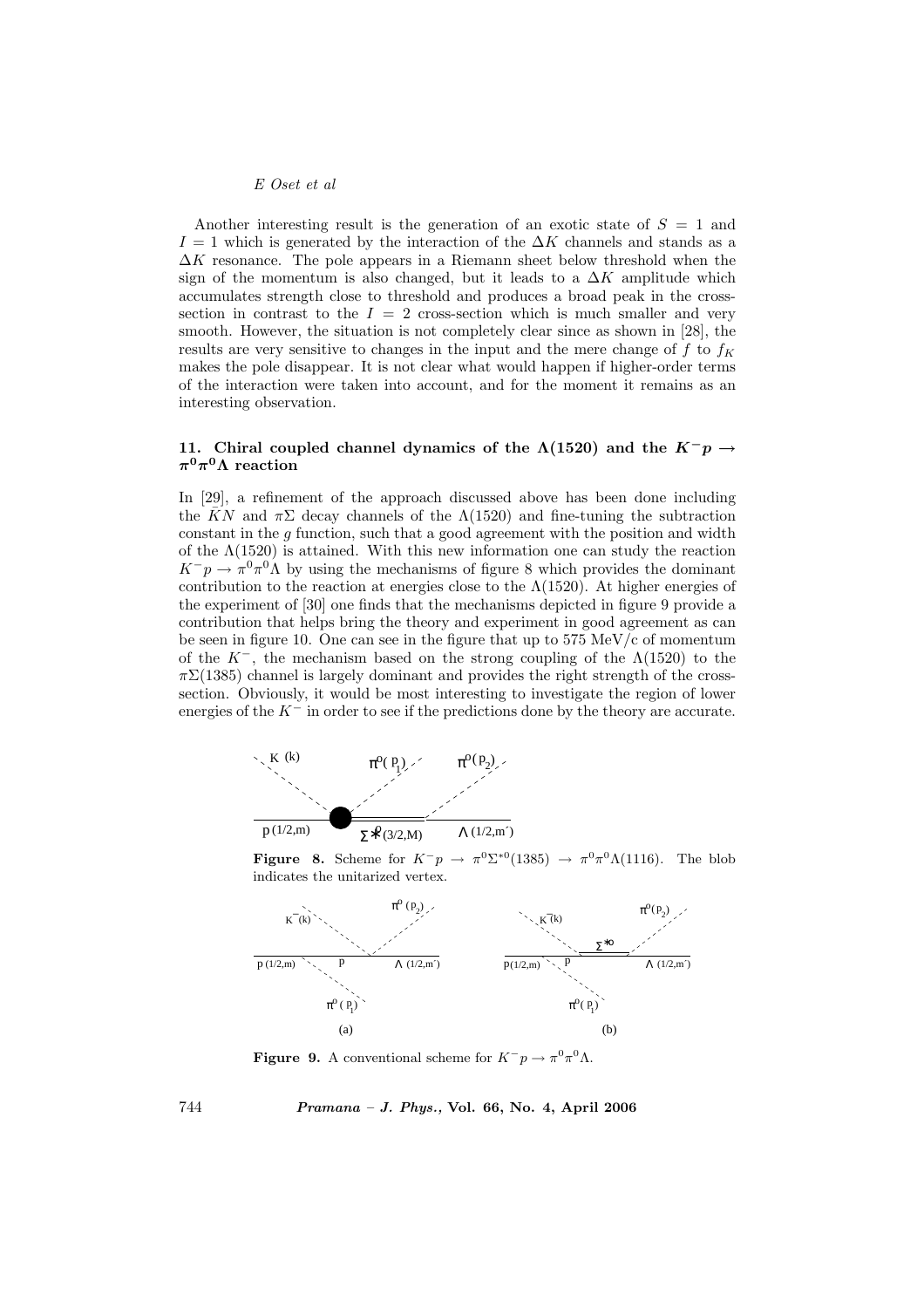

Figure 10. Cross-section as a function of the  $K^-$  momentum. The dot– dashed and dotted lines are the contributions of the diagrams of figures 9a and 9b respectively. The dashed line shows the cross-section with figure 8 only and the solid line for a coherent sum of all these diagrams.

In figure 11, we compare the predictions for the invariant mass distribution of  $\pi^{0}\Lambda$  with experiment. The shape of the  $\Sigma(1385)$  is clearly visible, although, as in §9, the symmetry of the pions induces a background from the 'wrong'  $\pi^0 \Lambda$  couples. The agreement of the theory and experiment gives a strong support to the idea of the  $\Lambda(1520)$  being a quasi-bound state of  $\pi\Sigma(1385)$ , but a stronger support would be provided by the measurements at lower energy showing the predicted excitation of the  $\Lambda(1520)$  resonance.

## 12.  $\bar{K}$  in nuclei

Next we address the properties of the  $\bar{K}$  in the nuclear medium which have been studied in [31]. The work is based on the elementary  $\bar{K}N$  interaction which has been discussed above, using a coupled channel unitary approach with chiral Lagrangians.

The coupled channel formalism requires to evaluate the transition amplitudes between the different channels that can be built from the meson and baryon octets. For  $K^-p$  scattering there are 10 such channels, namely  $K^-p$ ,  $\bar{K}^0n$ ,  $\pi^0\Lambda$ ,  $\pi^0\Sigma^0$ ,  $\pi^+\Sigma^-$ ,  $\pi^-\Sigma^+$ ,  $\eta\Lambda$ ,  $\eta\Sigma^0$ ,  $K^+\Xi^-$  and  $K^0\Xi^0$ . In the case of  $K^-n$  scattering the coupled channels are:  $K^-\pi, \pi^0\Sigma^-, \pi^-\Sigma^0, \pi^-\Lambda, \eta\Sigma^-$  and  $K^0\Xi^-$ .

In order to evaluate the  $\bar{K}$  self-energy in the medium, one needs to first include the medium modifications in the  $\overline{K}N^{\alpha}$  amplitude,  $T_{\text{eff}}^{\alpha}$   $(\alpha = \overline{K}p, \overline{K}n)$ , and then perform the integral over the nucleons in the Fermi sea:

$$
\Pi_{\bar{K}}^{s}(q^{0}, \vec{q}, \rho) = 2 \int \frac{\mathrm{d}^{3} p}{(2\pi)^{3}} n(\vec{p}) \left[ T_{\text{eff}}^{\bar{K}p}(P^{0}, \vec{P}, \rho) + T_{\text{eff}}^{\bar{K}n}(P^{0}, \vec{P}, \rho) \right]. \tag{22}
$$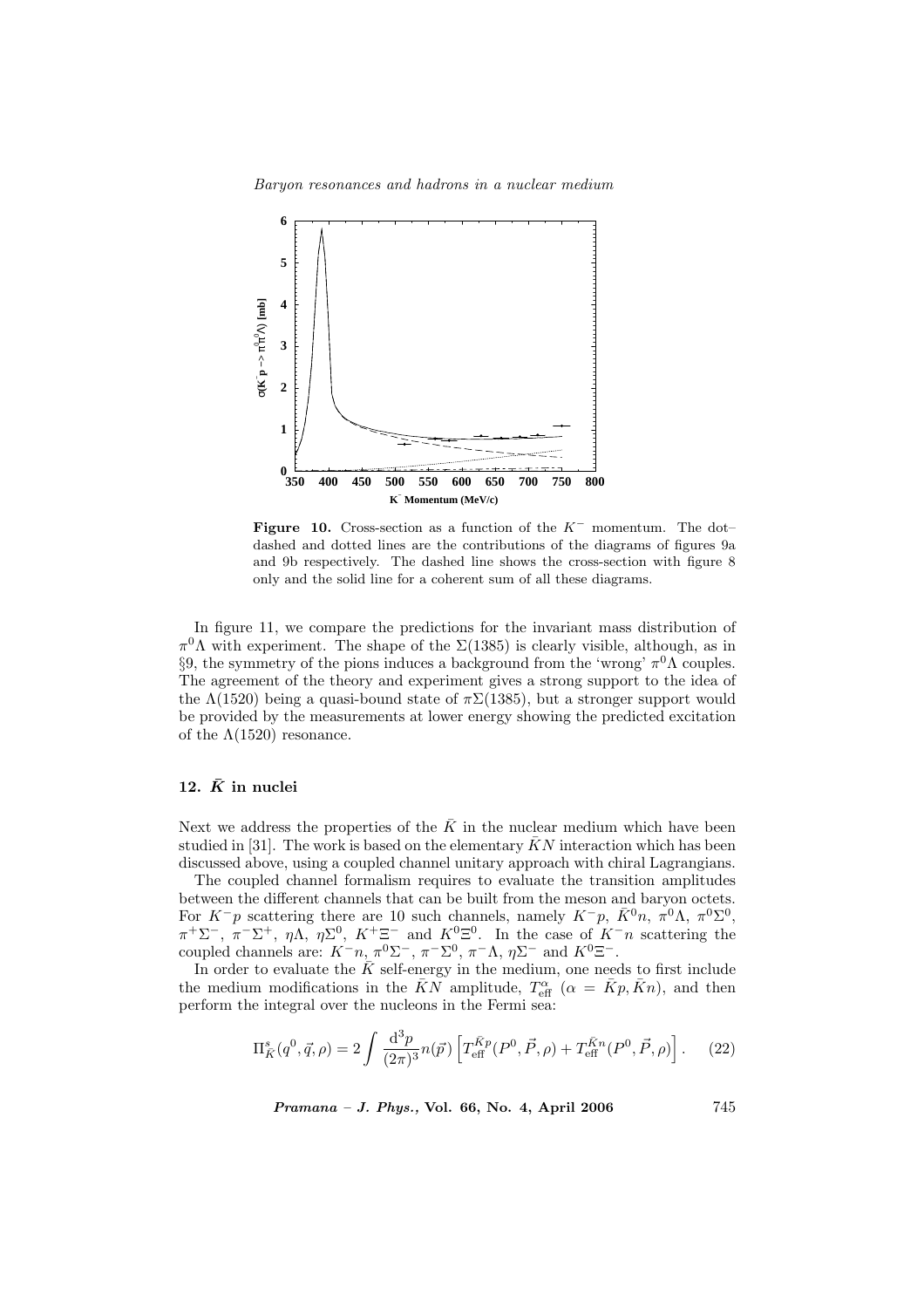

**Figure 11.**  $d\sigma/dM^2$  as a function of the invariant mass of  $\pi^0 \Lambda$  for two values of the K<sup>−</sup> momentum in CM; left: 659 MeV and right: 750 MeV. Solid lines represent our results. The dotted histograms are the experimental results from [30] normalized to the total experimental cross-section. The dashed lines indicate the phase space normalized to the theoretical cross-section.

The values  $(q^0, \vec{q})$  stand now for the energy and momentum of the  $\bar{K}$  in the lab frame,  $P^0 = q^0 + \varepsilon_N(\vec{p}), \vec{P} = \vec{q} + \vec{p}$  and  $\rho$  is the nuclear matter density.

We also include a p-wave contribution to the  $\overline{K}$  self-energy coming from the coupling of the  $\overline{K}$  meson to hyperon–nucleon hole  $(YN^{-1})$  excitations, with  $Y =$  $\Lambda$ ,  $\Sigma$ ,  $\Sigma^*(1385)$ . The vertices  $MBB'$  are easily derived from the D and F terms of eq. (1). The explicit expressions can be seen in [31].

At this point it is interesting to recall three different approaches to the question of the  $\bar{K}$  self-energy in the nuclear medium. The first interesting realization was the one in [32–34], where the Pauli blocking in the intermediate nucleon states induced a shift of the  $\Lambda(1405)$  resonance to higher energies and a subsequent attractive  $\bar{K}$ self-energy. The work of [35] introduced a novel and interesting aspect, the selfconsistency. Consideration of Pauli blocking required a higher energy to produce the resonance, but having a smaller kaon mass led to an opposite effect, and as a consequence the position of the resonance was brought back to the free position. Yet, a moderate attraction on the kaons still resulted, but weaker than anticipated from the former work. The work of [31] introduces some novelties. It incorporates the self-consistent treatment of the kaons done in [35] and in addition it also includes the self-energy of the pions, which are let to excite ph and  $\Delta h$  components. It also includes the mean-field potentials of the baryons. The obvious consequence of the work of [31] is that the spectral function of the kaons gets much wider than in the two former approaches because one includes new decay channels for the  $K$  in nuclei.

In the work of [36], the kaon self-energy discussed above has been used for the case of kaonic atoms, where there are abundant data to test the theoretical predictions. One uses the Klein–Gordon equation and obtains two families of states. One family corresponds to the atomic states, some of which are those already measured, and which have energies around or below 1 MeV and widths of about a few hundred KeV or smaller. The other family corresponds to states which are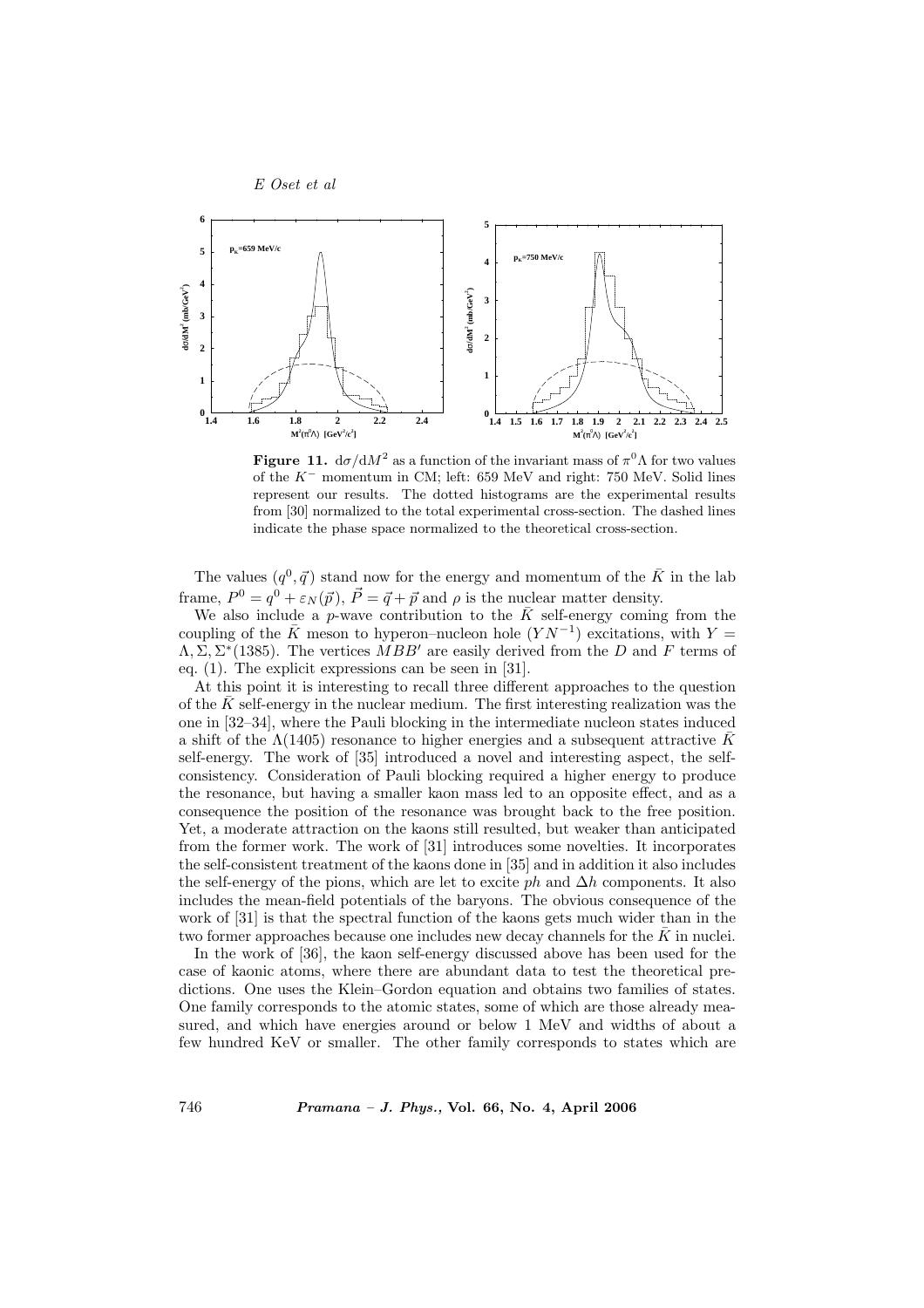

**Figure 12.**  $\phi$  width at  $\rho = \rho_0$ .

nuclear deeply bound states, with energies of 10 MeV or more and widths around 100 MeV.

With the  $K^-$  many-body decay channels included in our approach, the resulting widths of the deeply bound  $K^-$  states (never bound by more than 50 MeV) are very large (of the order of 100 MeV) and, hence, there is no room for narrow deeply bound  $K^-$  states which appear in some oversimplified theoretical approaches. A recent phenomenological work [37] considering the  $K^-NN \to \Lambda N\Sigma N$  nuclear kaon absorption channels, which are also incorporated in [31], reaches the conclusion that in the unlikely case, there would be deeply bound kaonic atoms and they should have necessarily a large width.

#### 13. φ Decay in nuclei

Let us say a few words about the  $\phi$  decay in nuclei. The work reported in [38] follows closely the lines of [39,40], however, it uses the updated  $\bar{K}$  self-energies of [31]. In the present case the  $\phi$  decays primarily in  $K\overline{K}$ , but these kaons can now interact with the medium as discussed previously. For the  $K$  self-energy, since the KN interaction is not too strong and there are no resonances, the  $t\rho$  approximation is sufficient. In figure 12, we show the results for the  $\phi$  width at  $\rho = \rho_0$  as a function of the mass of  $\phi$ , separating the contribution from the different channels. What we observe is that the consideration of the s-wave  $\overline{K}$ -self-energy is responsible for a sizeable increase of the width in the medium, but the p-wave is also relevant, particularly the  $\Lambda h$  excitation and the  $\Sigma^* h$  excitation. It is also interesting to note that the vertex corrections [41] (Yh loops attached to the  $\phi$  decay vertex) are now present and do not cancel off-shell contributions like in the case of the scalar mesons. Their contribution is also shown in the figure and has about the same strength as the other p-wave contributions. The total width of  $\phi$  that we obtain is about 22 MeV at  $\rho = \rho_0$ , about a factor two smaller than the one obtained in [39,40]. A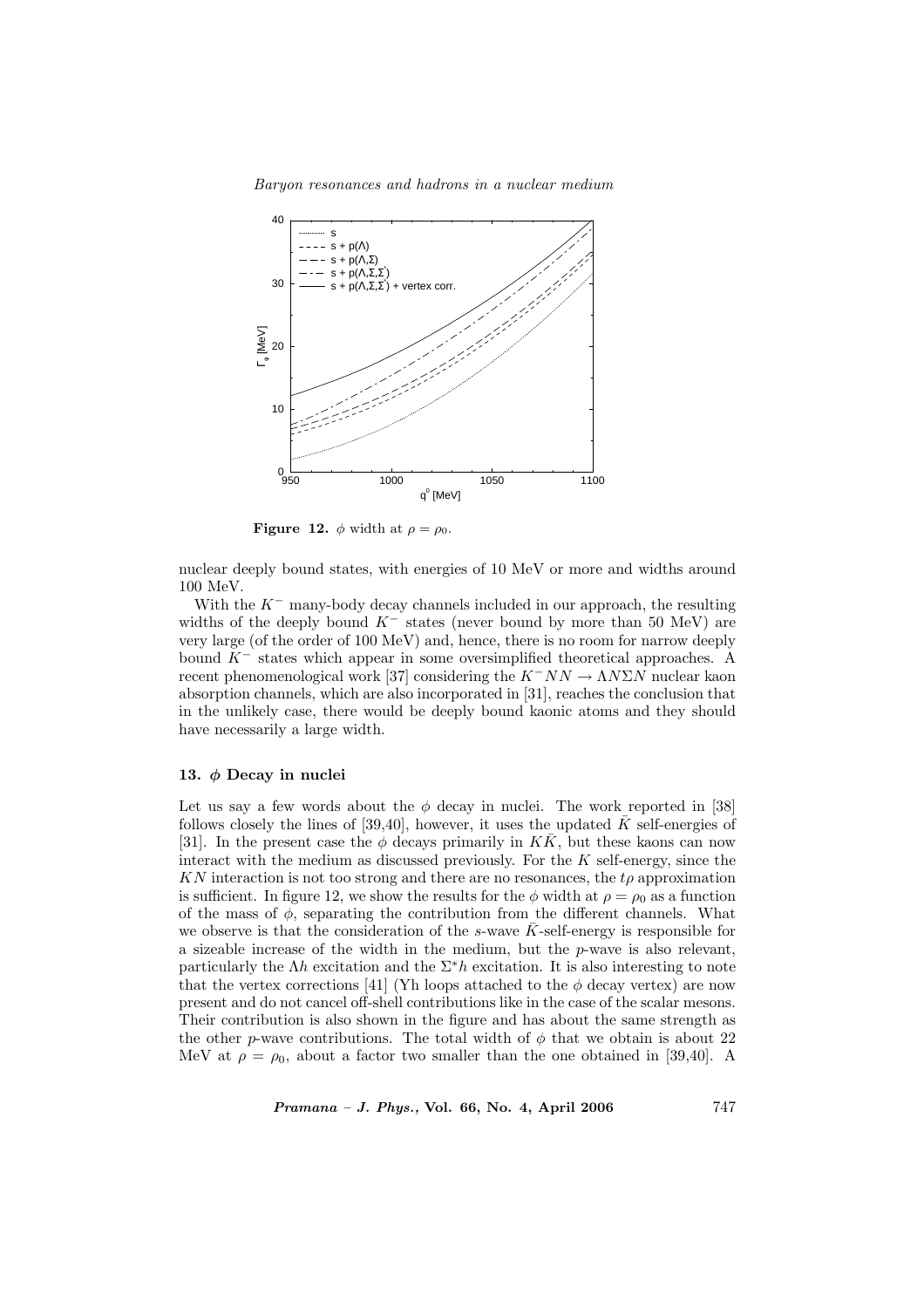Table 2.  $(B, -\Gamma/2)$  for  $\eta$ -nucleus bound states calculated with the energy-dependent potential. Units in MeV

|    | $^{12}$ C             | $^{24}$ Mg            | $^{27}$ Al             | $^{28}$ Si              | ${}^{40}\mathrm{Ca}$    | $^{208}Pb$        |
|----|-----------------------|-----------------------|------------------------|-------------------------|-------------------------|-------------------|
| 1s | $(-9.71,$<br>$-17.5)$ | $(-12.57,$<br>$-16.7$ | $(-16.65,$<br>$-17.98$ | $(-16.78,$<br>$-17.93)$ | $(-17.88,$<br>$-17.19)$ | $(-21.25,-15.88)$ |
| 1p |                       |                       | $(-2.90,$<br>$-20.47)$ | $(-3.32,$<br>$-20.35)$  | $(-7.04,$<br>$-19.30)$  | $(-17.19,-16.58)$ |
| 1d |                       |                       |                        |                         |                         | $(-12.29,-17.74)$ |
| 2s |                       |                       |                        |                         |                         | $(-10.43,-17.99)$ |
| 1f |                       |                       |                        |                         |                         | $(-6.64,-19.59)$  |
| 2p |                       |                       |                        |                         |                         | $-3.79,-19.99)$   |
| 1q |                       |                       |                        |                         |                         | $(-0.33,-22.45)$  |

recent evaluation of the  $\phi$  self-energy in the medium [42] similar to that of [38], in which the real part is also evaluated, leads to a width which is about 20% larger than that of [38]. An important finding from all these works is, however, the nearly one order of magnitude increase of the width with respect to the free one.

## 14.  $\eta$  Self-energy and  $\eta$  bound in nuclei

The method of Ramos and Oset [31] has also been used recently to determine the  $\eta$ self-energy in the nuclear medium [43]. One obtains a potential at threshold of the order of  $(-54 - i29)$  MeV at normal nuclear matter, but it also has a strong energy dependence due to the proximity of the  $N^*(1535)$  resonance and its appreciable modification in the nuclear medium.

To compute the  $\eta$ -nucleus bound states, we solve the Klein–Gordon equation (KGE) with the  $\eta$  self-energy,  $\Pi_{\eta}(k^0, r) \equiv \Pi_{\eta}(k^0, \vec{0}, \rho(r))$ , obtained using the local density approximation. We then have

$$
[-\vec{\nabla}^2 + \mu^2 + \Pi_{\eta}(\text{Re}[E], r)]\Psi = E^2\Psi,
$$
\n(23)

where  $\mu$  is the  $\eta$ -nucleus reduced mass, the real part of E is the total meson energy, including its mass, and the imaginary part of  $E$ , with opposite sign, is the half-width Γ/2 of the state. The binding energy  $B < 0$  is defined as  $B = \text{Re}[E] - m_n$ .

The results from [44] are shown in table 2 for the energy-dependent potential. On the other hand, we see that the half-widths of the states are large, in fact larger than the binding energies or the separation energies between neighbouring states.

With the results obtained here it looks like the chances to see distinct peaks corresponding to  $\eta$  bound states are not too big.

On the other hand, one can look at the results with a more optimistic view if one simply takes into account that experiments searching for these states might not see them as peaks, but they should see some clear strength below threshold in the  $\eta$ production experiments. The range by which this strength would go into the bound region would measure the combination of half-width and binding energy. Even if this is less information than the values of the energy and width of the states, it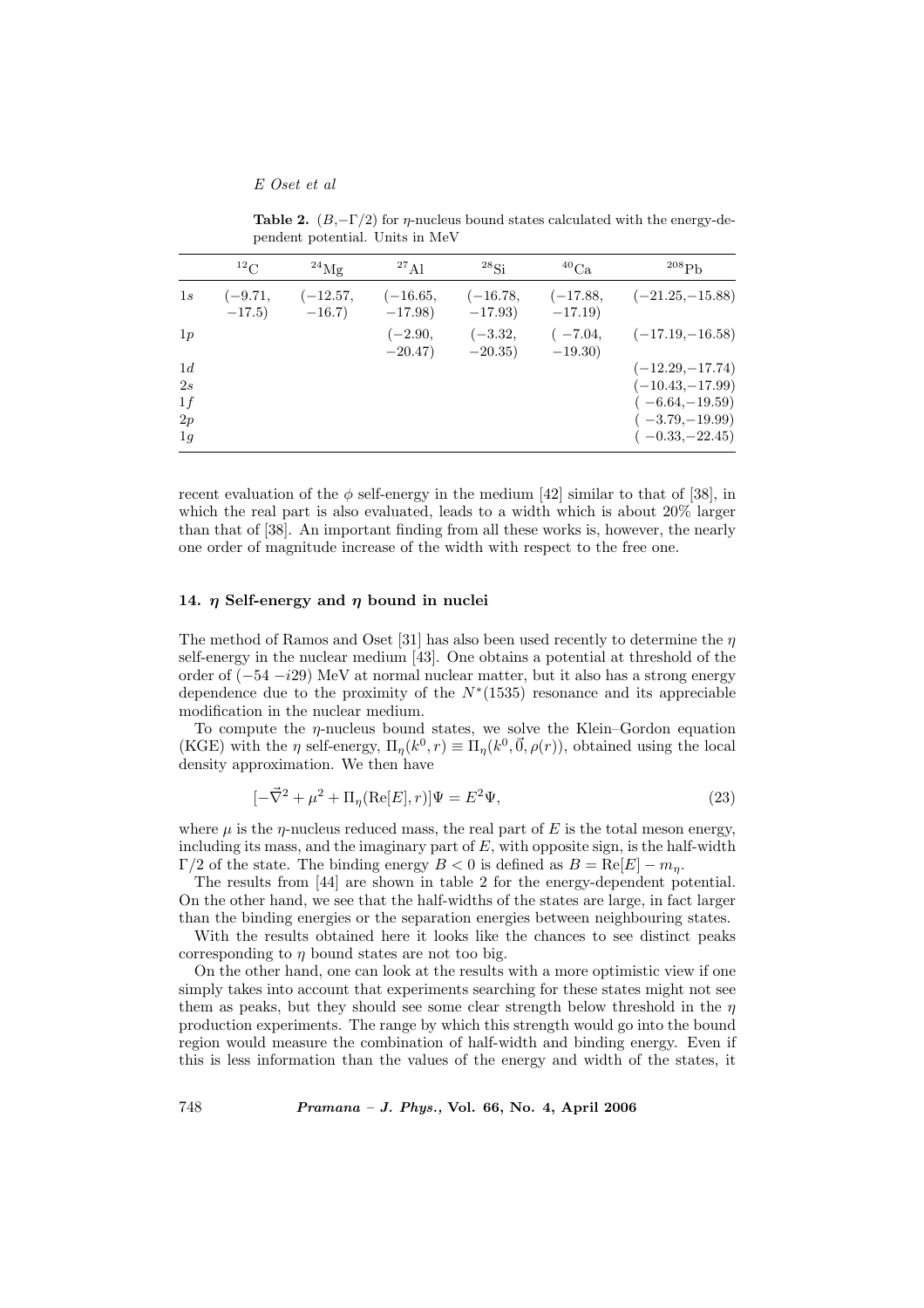is by all means a relevant information to gain some knowledge on the  $\eta$  nucleus optical potential.

#### 15. Experiments to determine the  $\phi$  width in the medium

Recently there has been an experiment [45] to determine the width of  $\phi$  in nuclei. Unlike other experiments proposed which aim at determining the width from the  $K^+K^-$  invariant mass distribution and which look extremely difficult [47,48], the experiment done in Spring8/Osaka uses a different philosophy, since it looks at the A dependence of the  $\phi$  photoproduction cross-section. The idea is that  $\phi$  gets absorbed in the medium with a probability per unit length equal to  $-\text{Im }\Pi/q$ , where Π is the φ self-energy in the medium (Γ = −Im Π/ωφ). The bigger the nucleus the more  $\phi$  gets absorbed and there is a net diversion from the A proportionality expected from a photonuclear reaction. The method works and one obtains a  $\phi$ width in the medium which is given in [45] in terms of a modified  $\phi N$  cross-section in the nucleus sizeably larger than the free one. Prior to these experimental results there is a theoretical calculation in [46] adapted to the set up of the experiment of [45], based on the results for the  $\phi$  self-energy reported above. The results agree only qualitatively with the experimental ones, the latter ones indicating that the  $\phi$ self-energy in the medium could be even larger than the calculated one. However, although it has been fairly taken into account in the experimental analysis, there is a problem in the reaction of [45], since there is a certain contamination of coherent  $\phi$  production which blurs the interpretation of the data.

This can be seen in figure 13 taken from [45]. In figure 13b, the cross-sections are normalized to the cross-section of <sup>7</sup>Li.

There is an apparent discrepancy of the experimental results with the theory. Yet, one could assume that there is much contamination of coherent  $\phi$  production in <sup>7</sup>Li, which certainly contains the largest amount since coherent production is thwarted by the nuclear form factors, much smaller in heavy nuclei for the momentum transfers involved in the reaction. If one removes the <sup>7</sup>Li datum and normalizes all the cross-sections to  ${}^{12}C$ , then the agreement between theory and experiment is much better.

In order to use the same idea of the A dependence and get rid of the coherent  $\phi$ production, a new reaction has been suggested in [49] which could be implemented in a facility like COSY. The idea is to measure the  $\phi$  production cross-section in different nuclei through the reaction

$$
pA \to \phi X. \tag{24}
$$

The calculation is done assuming one-step production, and two-step production with a nucleon or  $\Delta$  in the intermediate states, allowing for the loss of  $\phi$  flux as  $\phi$  is absorbed in its way out of the nucleus. Predictions for the cross-sections normalized to the one of  ${}^{12}C$  are shown in figure 14 where it is shown that with a precision of 10% in the experimental ratios one could disentangle between the different curves in the figure and could easily determine if the width is one time, two times etc., the width determined in refs [38,42] which is about 27 MeV for normal nuclear matter density. An experiment of this type can be easily performed in the COSY facility, where hopefully it will be done in the near future.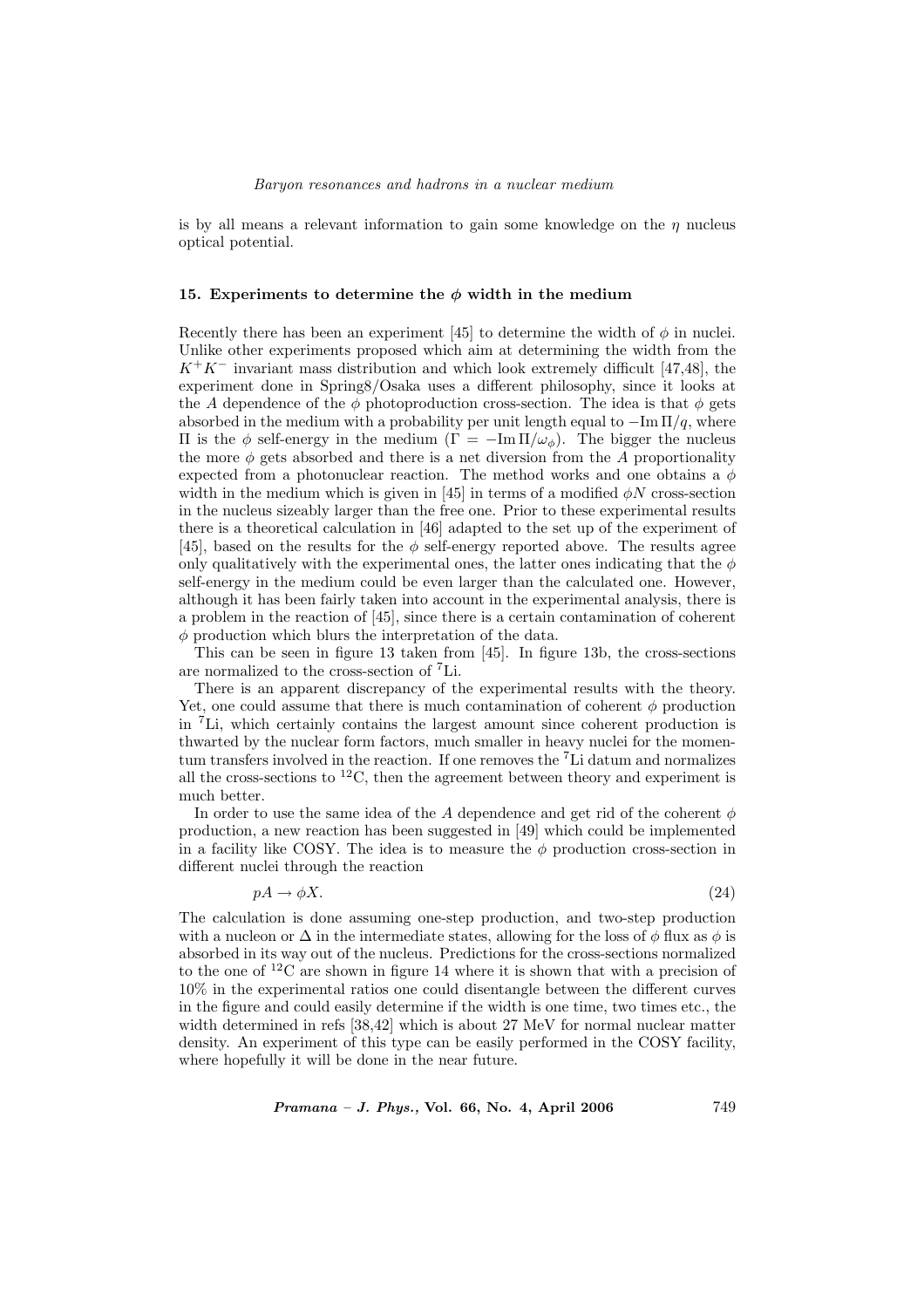

**Figure 13.** (a) The probability  $P_{\text{out}} = \sigma_A / (A \sigma_N)$ . The overall normalization error (18%) is not included. The solid and dashed curves show the theoretical calculations given by Cabrera et al [46] without and with Pauli blocking correction for the  $\phi$  meson scattering angle in the laboratory frame of  $0^{\circ}$ , respectively. (b) The ratio  $P_{\text{out}}/P_{\text{out}}(\text{Li})$ . The solid and dashed curves show the theoretical calculations as in (a). The data (filled circles) are from ref. [45].



**Figure 14.** Ratio of the nuclear cross-section normalized to <sup>12</sup>C for  $T_p = 2.83$ GeV multiplying the  $\phi$  width in the medium,  $\Gamma$  around 27 MeV, by different factors.

#### 16. Conclusions

The use of chiral Lagrangians for the meson–baryon interaction and the unitary extensions of chiral perturbation theory have given us an opportunity to face a large number of problems which were restricted to the standard perturbation techniques. It has opened the door to the study of many baryonic resonances which qualify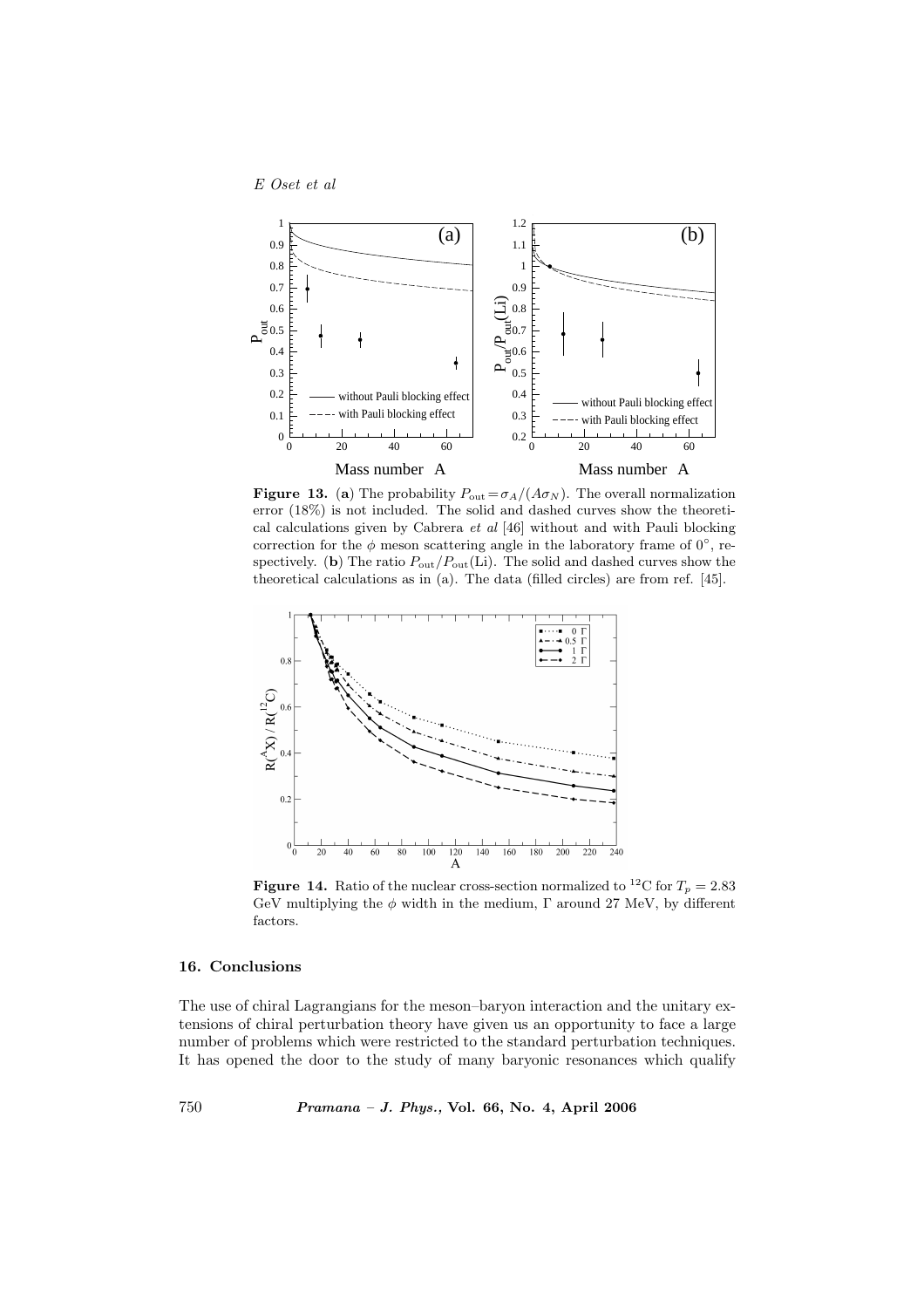well as dynamically generated resonances, or quasi-bound states of meson–baryon. Thanks to this, a quantitative description of the meson–baryon interaction at intermediate energies is now possible and with this, an important systematics has been introduced in the many-body problem to face issues on the renormalization of hadron properties in the nuclear medium. The constructed scheme is rather powerful and allows to make predictions which consecutive experiments are proving right. Two of these predictions, the two states for the  $\Lambda(1405)$ , and the nature of the  $\Lambda(1520)$  as a quasi-bound state of  $\pi\Sigma(1385)$ , have found strong support from two very recent experiments. Ongoing experiments on the  $\phi$  width in the nuclear medium should soon provide reliable information on this so long sought important magnitude. The final conclusion is that chiral dynamics is a key ingredient that allows a unified description of much of the hadronic world at low and intermediate energies.

#### Acknowledgments

DC and LR acknowledge support from the Ministerio de Educación y Ciencia. This work is partly supported by the Spanish CSIC and JSPS Collaboration, the DGICYT contract number BFM2003-00856, and the E.U. EURIDICE network contract no. HPRN-CT-2002-00311. This research is part of the EU Integrated Infrastructure Initiative Hadron Physics Project under contract number RII3-CT-2004-506078.

#### References

- [1] J Gasser and H Leutwyler, Nucl. Phys. B250, 465, 517, 539 (1985)
- [2] U G Meissner, Rep. Prog. Phys. 56, 903 (1993)
- V Bernard, N Kaiser and U G Meissner, Int. J. Mod. Phys. E4, 193 (1995)
- [3] G Ecker, Prog. Part. Nucl. Phys. 35, 1 (1995)
- [4] N Kaiser, P B Siegel and W Weise, Nucl. Phys. A594, 325 (1995), arXiv:nuclth/9505043
- [5] E Oset and A Ramos, Nucl. Phys. A635, 99 (1998)
- [6] J A Oller and U G Meissner, *Phys. Lett.* **B500**, 263 (2001)
- [7] J A Oller and E Oset, Phys. Rev. D60, 074023 (1999)
- [8] N Kaiser, P B Siegel and W Weise, Phys. Lett. B362, 23 (1995)
- [9] J C Nacher, A Parreno, E Oset, A Ramos, A Hosaka and M Oka, Nucl. Phys. A678, 187 (2000), arXiv:nucl-th/9906018
- [10] J Nieves and E Ruiz Arriola, Phys. Rev. D64, 116008 (2001)
- [11] T Inoue, E Oset and M J Vicente Vacas, Phys. Rev. C65, 035204 (2002), arXiv:hepph/0110333
- [12] J A Oller, E Oset and A Ramos, Prog. Part. Nucl. Phys. 45, 157 (2000)
- [13] E Oset, A Ramos and C Bennhold, Phys. Lett. B527, 99 (2002), Erratum, Phys. Lett. B530, 260 (2002)
- [14] A Ramos, E Oset and C Bennhold, Phys. Rev. Lett. 89, 252001 (2002)
- [15] D Jido, J A Oller, E Oset, A Ramos and U G Meissner, Nucl. Phys. A725, 181 (2003)
- [16] J C Nacher, E Oset, H Toki and A Ramos, Phys. Lett. B455, 55 (1999)